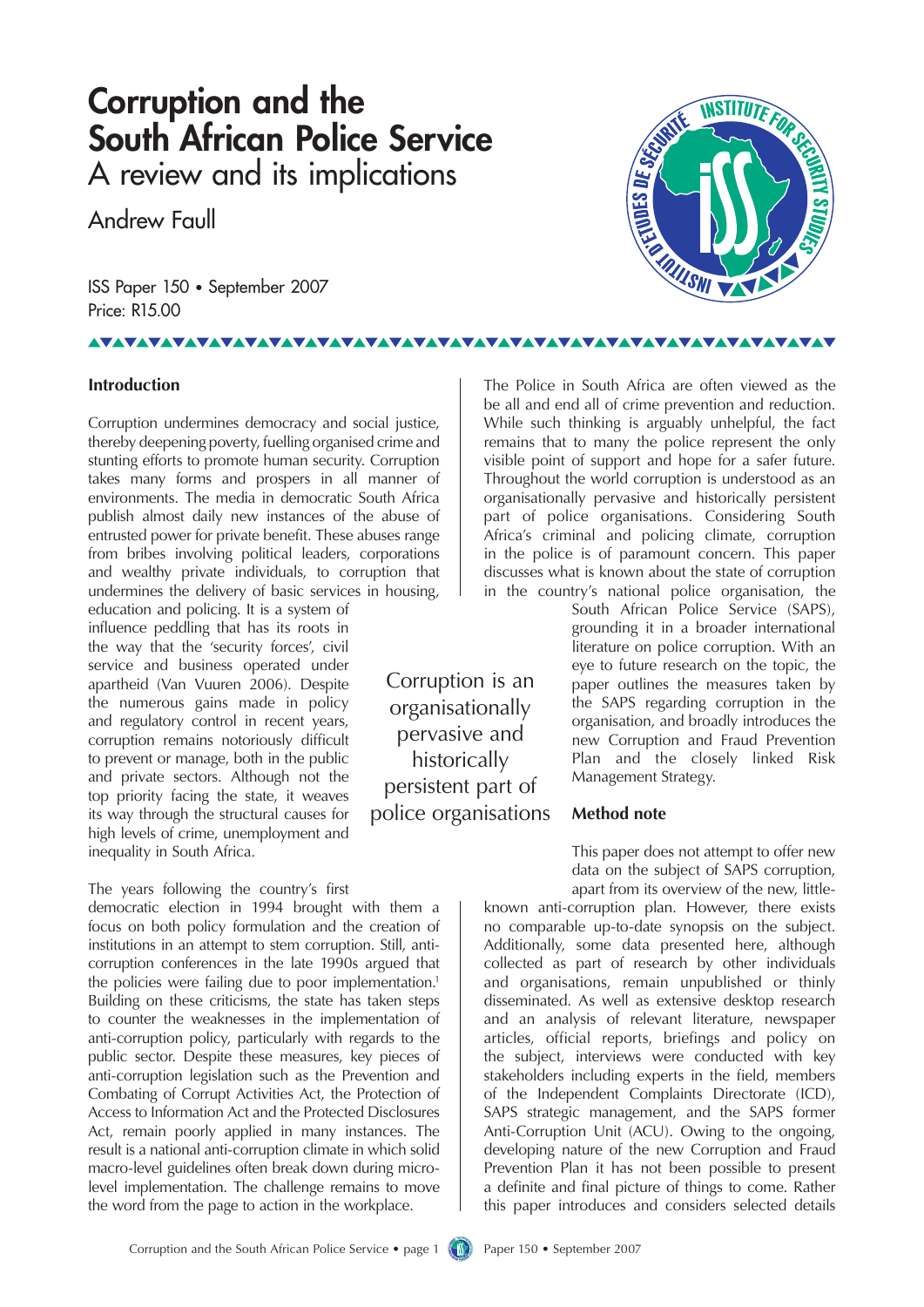of the new plan and its place in the fight against corruption, so that more attention might be given to it in the future.

#### **Background**

Mark Shaw has argued that there is no example of a post-conflict transitional society that has been able to build a legitimate police agency (Shaw 2002). In this light the SAPS has been lauded for its relative transformative success. Its predecessor, the South African Police force (SAP), was the bastion of the apartheid state. The SAP acted as the coercive arm of the National Party government, disregarding the rights of black residents and political dissidents. Random arrests, torture and assassination were, at times, common events. According to Shaw the SAP was in some respects more of an army than a police force, engaged in a low level, partially secret war, against an often invisible enemy. As such it is an example of a police force whose mandate to 'protect and serve' was corrupted within a corrupted state.

It was out of this context of the abuse of police power that the emphasis on accountability grew when in 1994 the SAP was amalgamated with the ten homeland police forces to become the South African Police *Service*. A range of accountability structures developed between 1990 and 1995, such as community policing forums (CPFs) and the Independent Complaints Directorate (ICD) in an attempt to ensure members of the reborn organisation acted in line with the country's interim constitution.

In 1996, in one of many moves to promote a stable transformation, the

SAPS replaced its Pretoria-based Special Investigation Unit with a dedicated Anti-Corruption Unit (ACU). The ACU's mandate was to engage with corruption within the SAPS both proactively and reactively in all of the country's nine provinces. Its launch coincided with that of the National Crime Prevention Strategy which identified corruption within the criminal justice sector as the greatest threat to the governance of safety and security (SAPS nd). If rhetoric is to be believed corruption busting within the SAPS has been an organisational priority since 1996.

Formal complaints of corruption in the SAPS skyrocketed through the work of the widely publicised ACU. By 2001, 23 246 cases had been reported to the Unit resulting in 638 convictions (Newham 2002). Despite this apparent success, the National Commissioner of the SAPS closed the ACU in 2002, amid rumours of tension over transformation and a lack of accountability.

The 1996 National Crime Prevention Strategy identified corruption within the criminal justice sector as the greatest threat to the governance of security

In 2001 the SAPS tabled a Service Integrity Framework in parliament outlining an approach towards clamping down on corruption in the organisation (Safety and Security Portfolio Committee Briefing Minutes 2001). Annual reports between 2002 and 2004 referred to this policy as the Service Integrity Strategy (SIS), and gave the impression that it was operational for four years - when in fact it was never implemented. In 2004/05 the SAPS reported having spent 2003/04 in developing the Corruption and Fraud Prevention Strategy (CFPS), while falling silent about the SIS. In reality, the content of the SIS had been integrated into the new CFPS but had still not been implemented.

The 2005/06 report stepped up the focus on corruption by naming in its foreword the goal to 'work actively towards preventing any form of corruption and to bring the perpetrators thereof to justice' (SAPS 2006). The report went on to propose 'eradicating corruption and fraud in the SAPS through improved internal controls and risk management'. The report links this vision with new developments in the CFPS that align it with the Public Sector Anti-Corruption Strategies that require at

> least, a minimum anti-corruption capacity throughout government. This process is being spearheaded by the Department of Public Service and Administration.

> The impression given by these reports is that the SAPS has had anti-corruption strategies in place since the disbandment of the ACU and is proactively dealing with corruption. While isolated examples of corruption fighting do exist, and while nationally the organisation has certainly been engaging the topic at a theoretical and strategy formulation level, that work has yet to filter down to station level. Brief discussions with station commissioners and officers at twelve

stations in five provinces illustrated this fact. Not one of the stations contacted had heard of any organisational anti-corruption strategy or guidelines, although two suggested that provincial support was available in this regard. For the most part the impression members gave was, as one station commissioner put it, 'we use common sense' to fight corruption.<sup>2</sup> Of course common sense is a relative and subjective concept, and not one a national police organisation should rely on to be applied equally. While the SAPS appears poised to roll out its new corruption combating measures in the second half of 2007, the dearth of formal anti-corruption structures in the organisation over the past five years is a real cause for concern.

The current SAPS rhetoric faces the difficulty that South Africans have lost patience with what are perceived as unacceptably high levels of crime, coupled with the perceived failure of the national police body to deal effectively with them.<sup>3</sup> In that policing in general, and

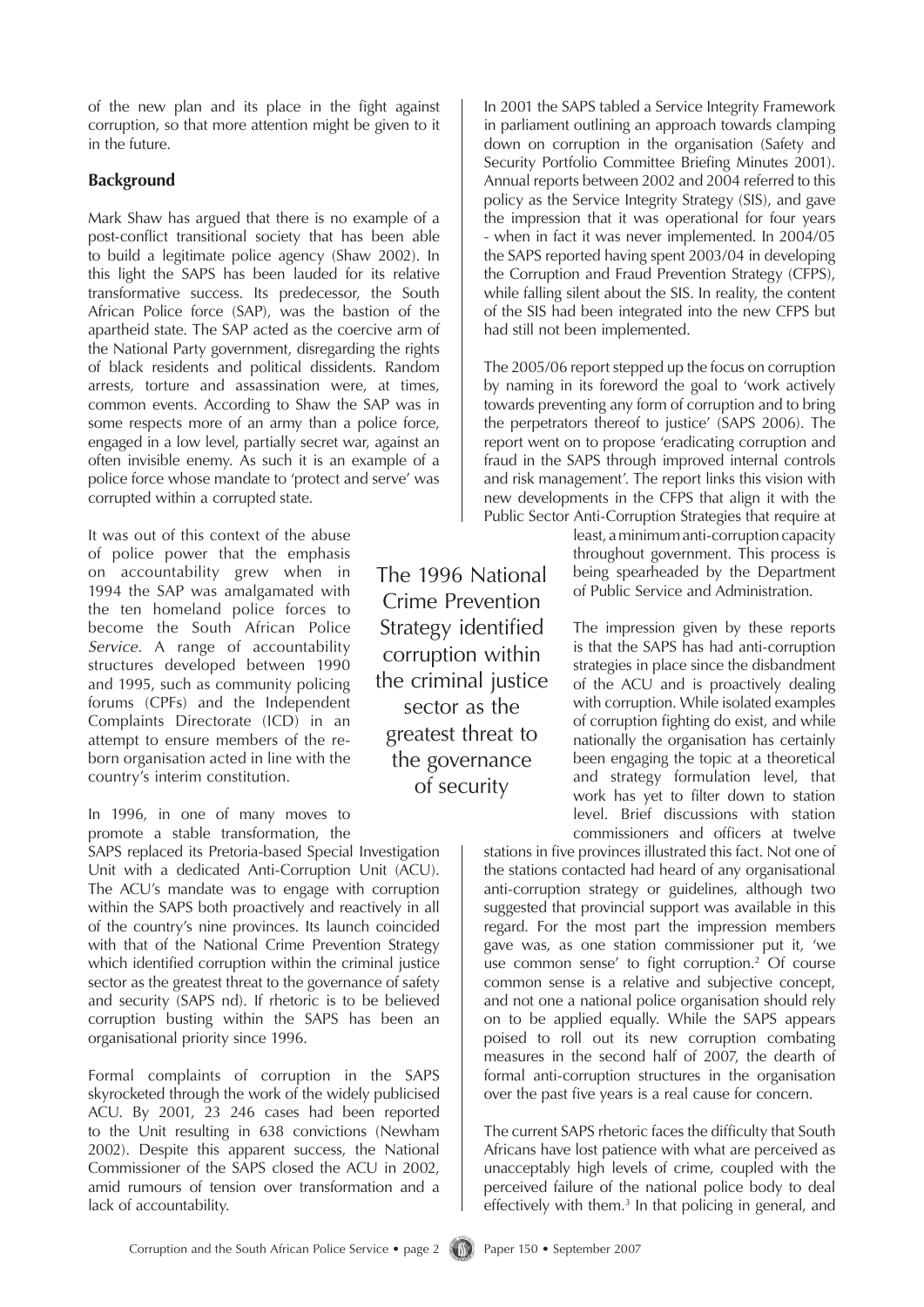#### **Contradictory anti-corruption discourses**

In mid-2006, three detectives at a Cape Town police station were arrested on multiple counts of corruption. In a media statement on the arrests, the Commissioner for the Western Cape called the arrests the result of the province's 'zero tolerance' approach to corruption (Breytenbach 2006). However, in querying the station's commissioner on his use of SAPS anti-corruption strategies in bringing about the arrests it was apparent that he was not aware of any. Rather he credited the arrests to his twenty years of experience as a policeman. He was unaware of the existence of any SAPS anti-corruption strategies and believed it was his dedication and integrity in the investigation of his members that brought them to book (Faull, 24 October 2006).

in particular sector and community policing strategies such as those adopted by the SAPS, are heavily reliant on community trust, it is vital that the SAPS maintain good relations with the public in order to boost its crime fighting ability. This is unlikely to be easy when according to the findings of the 2006 Afrobarometer, 50% of citizens have little to no trust in the police and 48% believe most are corrupt (Mattes et al 2006*)*. These figures are likely to be higher following poststudy allegations of corruption and links to organised crime involving SAPS National Commissioner Jackie Selebi during the latter half of 2006. While these allegations have yet to be proven it is important to recognise that claims of corruption extend from the very bottom to the very top of the organisation.

The global corruption barometer published yearly by the NGO Transparency International presents a dichotomy in which citizens on every continent except Africa consistently rank politicians as the most corrupt state actors (Transparency International 2005). In Africa it is the police who consistently take top spot in every country except South Africa. Here police *tie* with politicians. The findings imply the existence of a unique political-criminal climate of corruption, both in South Africa and in the region.

#### **Defining corruption**

Acknowledging public perceptions of police corruption is important if only because the manner in which police are perceived by the population will affect how the two interact. Defining corruption in the context of the organisation, the public, and the law, can produce quite different conceptions. It is generally accepted that for any act to be corrupt it must involve an abuse of entrusted power for personal gain, entrusted power being something police members have plenty of. Following this definition, a police member turned offduty common thief would not technically be classified as corrupt but is likely to be seen as such by the public. Similarly, police members who drink, are sexually promiscuous, use drugs or drive recklessly on duty - all of which have been linked to a sense of a pervasive international police culture - may not fall within a technical definition of corruption if their actions do not result in personal gain.

#### **Police culture**

There is an extensive literature on the similarities in the organisational cultures of police agencies throughout the world. Cultural traits commonly identified include those of group solidarity, suspicion of outsiders and a code of silence that cocoons information within a unit, station or agency. It is not difficult to see how such an environment might foster and protect corrupt members. Similarly, the very nature of policing through which officers are endowed with immense discretionary power and asked to engage with criminality without close supervision may be conducive to widespread corruption. Considerations of police culture are therefore vital when addressing corruption in police organisations, as is likewise the case when any form of policy change involving the police is contemplated (Skolnick 1976; Reiner 1985; Brogden et al 1988; Manning 1997; Crank 1998).

Since the 1960s, a mostly American and British police literature has debated the issue of police corruption In 1974, in a ten-year review of the literature, Julian Roebuck and Thomas Barker defined police corruption as 'any type of *proscribed* behaviour engaged in by a law enforcement officer who receives or expects to receive, by virtue of his official position, an actual or potential *unauthorised* material reward or gain' (Roebuck & Barker 1974). In essence little has changed in definitions of police corruption and the forms they take since this definition was put forward. In condensing opinions on the subject during the 1980s and 1990s, Tim Newburn drew up a table outlining the most common forms of police corruption internationally. His research included engagement with the topic in South Africa. The table on page four is an adapted version of this table combined with examples of corruption extracted from the South Africa news media.

Since Roebuck and Barker put forward their definition of police corruption, policing scholars have suggested some minor revisions. One aspect concerns the focus on rewards received for the performance of actions which members are required to carry out as part of their job. An example would be charging a fee for the certification of documents. The actual acts may be legal but the receipt of rewards for carrying them out generally contravenes the police code (Newburn 1999).

Definitions have been broadened to include actions performed in order to garner rewards for a group such as a unit, shift or police agency and need not be in the form of a material gain. Another view is what the literature often refers to as 'noble cause corruption' corrupt acts performed with supposedly just motives. 'Noble cause corruption' can vary widely. One South African example is that of an SAPS detective who, following the successful arrest of four murder suspects, was arrested for fraud and corruption (Haasbroek 2004). It was alleged that she had shared classified information with her private investigator husband who helped her solve the case. Of greater concern than mere definition in this form of corruption is the ease with which noble acts can easily lead to ignoble acts. This problem becomes clearer when, as alleged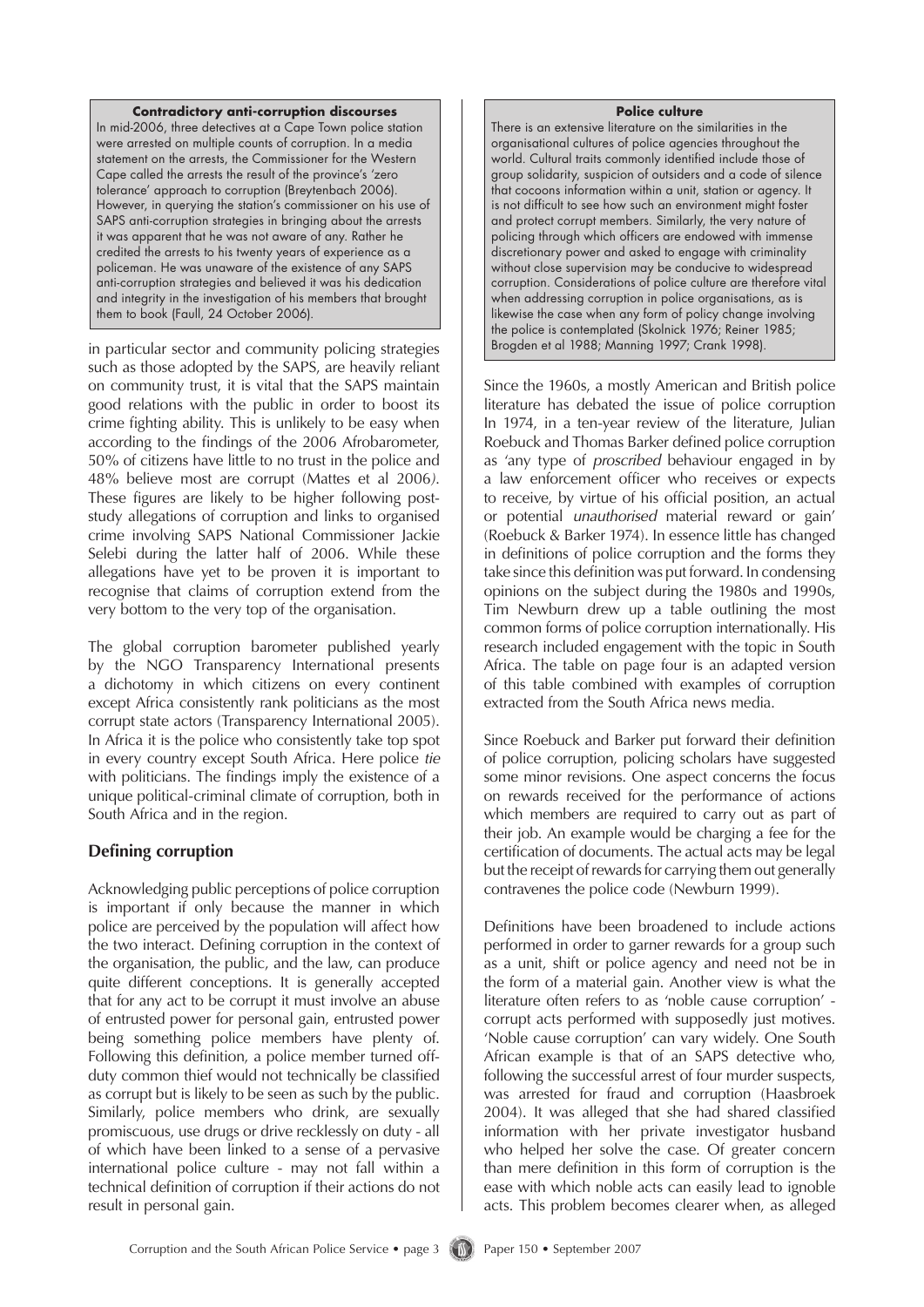|  |  |  |  |  | Table 1: Types of police corruption and examples from the South African media |  |  |  |  |  |  |  |
|--|--|--|--|--|-------------------------------------------------------------------------------|--|--|--|--|--|--|--|
|--|--|--|--|--|-------------------------------------------------------------------------------|--|--|--|--|--|--|--|

| Type                             | <b>Dimensions</b>                                                                                                                                                                              | Media examples involving SAPS                                                                                                                                                                                                                                                                                                                      |  |  |
|----------------------------------|------------------------------------------------------------------------------------------------------------------------------------------------------------------------------------------------|----------------------------------------------------------------------------------------------------------------------------------------------------------------------------------------------------------------------------------------------------------------------------------------------------------------------------------------------------|--|--|
| Corruption of authority          | When an officer receives some<br>form of material gain by virtue of<br>their position as a police officer<br>without violating the law per se<br>(for example free drinks, meals,<br>services) | Police all over South Africa are offered informal<br>incentives and rewards by members of the community.<br>A common example would be reduced coffee prices at<br>all-night service stations. Though arguably innocent, such<br>offers encourage a steady police presence in the vicinity<br>of the station                                        |  |  |
| 'Kickbacks'                      | Receipt of goods, services or<br>money for referring business<br>to particular individuals or<br>companies                                                                                     | 'Tow truckers bribe cops': Tow truckers pay police and<br>10111 operators to notify them when accidents are<br>reported on the air or are called in. Operators sometimes<br>contact truckers before calling for ambulances. Police are<br>also paid by truckers to chase rival trucking companies<br>from accident scenes (Rondganger & Louw 2006) |  |  |
| Opportunistic theft              | Stealing from arrestees, from<br>traffic accident victims, crime<br>victims and the bodies or<br>property of dead citizens                                                                     | 'Rape case deals police image another blow': A<br>Johannesburg woman alleged that members of the SAPS<br>Narcotics Bureau took R500 and a cellphone after<br>raping and assaulting her during a raid at her home<br>(Sibanda 1998)                                                                                                                 |  |  |
| 'Shakedowns'                     | Acceptance of a bribe for not<br>following through a criminal<br>violation, that is, not making<br>an arrest, filing a complaint or<br>impounding property                                     | 'Young prostitutes and their clients forced to pay police<br>bribes': Sex workers report being beaten, raped and<br>forced to pay bribes to police in order to prevent arrest.<br>A German pedophile allegedly repeatedly paid R1 000<br>bribes when caught with girls as young as 13 (Maughan<br>2006)                                            |  |  |
| Protection of illegal activities | Police protection of those<br>engaged in illegal activities<br>(prostitution, drugs,<br>pornography) thus enabling the<br>business to continue operating                                       | 'Casino cop lived high on the hog': Head of Durban's<br>Organised Crime unit charged with bribery, theft, fraud<br>and extorting money from illegal casinos in return for not<br>shutting them down (Governder 2001)                                                                                                                               |  |  |
| 'The Fix'                        | Undermining of criminal<br>investigations or proceedings, or<br>the 'loss' of dockets                                                                                                          | 'Three policemen in court for corruption and false<br>statements': Three detectives were charged with<br>accepting a bribe, entering false statements and lying<br>under oath to influence the outcome of an investigation<br>(Breytenbach 2006)                                                                                                   |  |  |
| Direct criminal activities       | A police officer commits a crime<br>against person or property for<br>personal gain 'in clear violation<br>of both departmental and<br>criminal norms'                                         | 'Cops "stage" heists': Members of the SAPS and private<br>security companies allegedly hire youths to rob cash vans<br>for them (Nare 2005)                                                                                                                                                                                                        |  |  |
| Internal payoffs                 | Prerogative available to<br>police officers (holidays, shift<br>allocations, promotion) are<br>bought, bartered and sold                                                                       | 'Former officers face probe': Over 100 former Transkei<br>officers questioned over irregularities in promotions<br>during the 1993/94 transition (Sapa, 5 November<br>1998).                                                                                                                                                                       |  |  |
| 'Flaking' or 'padding'           | Planting of or adding to evidence                                                                                                                                                              | 'Ex-policeman appears over fingerprint fraud': A former<br>policeman was charged with planting fingerprints at<br>crime scenes to solve cases. The man was alleged to<br>plant the prints of people whose prints were already on<br>record with the SAPS (Sapa, 19 October 2001).                                                                  |  |  |

*Source: Based on Newburn 1999:4*

in a 2006 incident, members used force, intimidation and other criminal means to strengthen their cases.<sup>4</sup> Newburn argues that while there can be no fixed definition of police corruption, policy reformers cannot afford to neglect the kind of cases considered above.

In South Africa, Taleh Sayed and David Bruce agree that the effects of corruption cannot be measured or engaged with if the concept is not given a proper definition (Sayed & Bruce 1998). Having considered various arguments, they define police corruption as 'any illegal conduct or misconduct involving the use of occupational power for personal, group or organisational gain'. By 'illegal' they refer to contraventions of administrative, civil or criminal law. This definition closely links to that of the Prevention and Combating of Corrupt Activities Act (Act 12 of 2004). The SAPS uses the Act in the organisation's definition of police corruption. The Act defines corruption in a broad sense as:

#### *Any person who, directly or indirectly*

(a) accepts or agrees or offers to accept any gratification from any other person, whether for the benefit of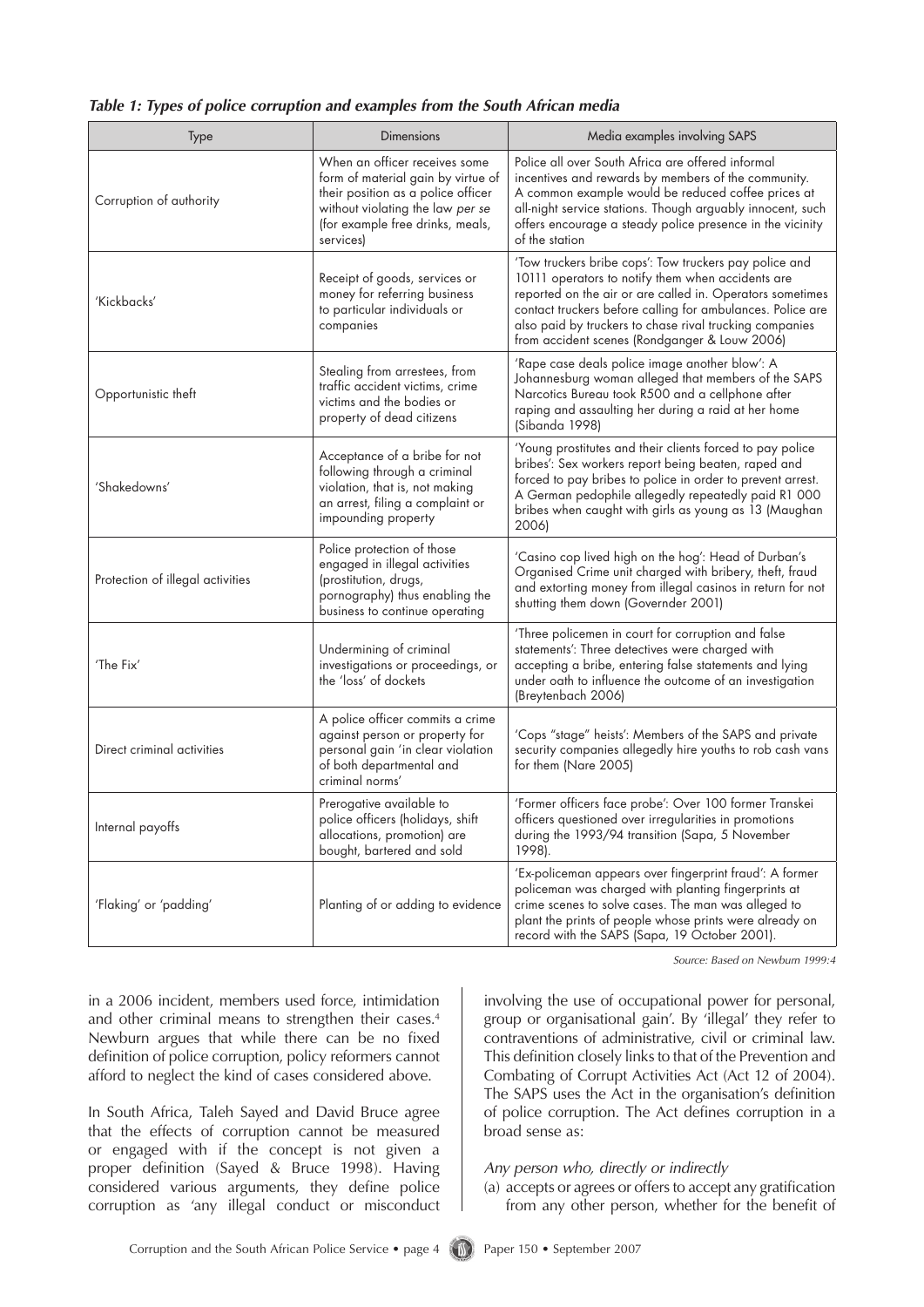himself or herself or for the benefit of another person; or

- (b) gives or agrees or offers to give another person any gratification, whether for the benefit of that person or for the benefit of any other person, in order to act, personally or by influencing another person to act in a manner
	- i. that amounts to the  $-$ 
		- 1. illegal, dishonest, unauthorised, incomplete or biased; or
		- 2. misuse or selling of information or material acquired in the course of the exercise, carrying out or performance of any powers, duties or functions arising out of a constitutional, statutory, contractual or any other legal obligation;
	- ii. that amounts to  $-$ 
		- 1. The abuse of the position of authority;
		- 2. a breach of trust; or
		- 3. the violation of legal duty or a set of rules;
	- iii. designed to achieve an unjustified result; or
	- iv. that amounts to any unauthorised or improper inducement to do or not to do anything, is guilty of the offence of corruption.

*Source: Government Gazette, 28 April 2004:8*

The Act broadly defines 'gratification' to include any 'service or favour or advantage of any description'. The definition is thus both verbose and complex. Unless the definitions are made more accessible to police managers, they may be intimidated in implementing the Act as intended. Additionally, police cultures are notoriously secretive and suspicious of changes to their environment. Police cultures are also known to encourage on-the-spot problem solving rather than the rigid application of laws and codes. This applies both to the application of the law on the street as well as within the organisation. Against this background and in terms of behaviour as sensitive as corruption, the new SAPS corruption plan will need to be extremely clear and strategically implemented for it to be effective.

#### **Public and Police perceptions of corruption in the SAPS**

In that perceptions govern responses to more objective data, their measurement is valuable (United Nations Office on Drugs and Crime 2004). The SAPS is an organisation operating nationally with over 150 000 members with plans to extend this figure to 180 000 by 2010. Since 2001 Johannesburg, Cape Town, Tshwane, Ekhuruleni and Swartland have established metropolitan police services based on the model of the longer-running Durban Metropolitan Police Service. As such public perceptions of the 'police' do not necessarily refer specifically to the SAPS. The large size of the SAPS also means that it is not an organisation that should be generalised about lightly. Each station will operate differently depending on the socio-economic, rural/urban, cultural and criminal context in which it is located. Despite these obstacles to the accurate measurement of perceptions relating to the SAPS, it is worth noting the negative view many citizens have of South African police in general.

As already mentioned, a 2006 Afrobarometer survey asking 'how many' of the police, respondents thought were corrupt showed 48% answering 'All of them/Most of them'. This compares to 36% in 2004 and 38% in 2002 (Mattes & Graham 2006). The same survey suggests a correlation between trust in the police and corruption, with 50% of respondents trusting police 'not at all' or 'just a little' in 2006. This intersection can either be interpreted as the effects of bad service delivery resulting in misperceptions of corruption, or accurate perceptions of corruption leading to a lack of trust. Importantly, as Robert Mattes has observed of the data, perceptions of pervasive police corruption are the most negatively influential in eroding public trust in police (Mattes 2006). Based on these findings it would seem that a well-marketed and effectively implemented anti-corruption strategy including publicised results of convictions might improve community/police relations.

Findings from Victim of Crime Surveys may provide a more accurate measure of the presence of certain types of corruption involving the public than do perception surveys. The graph on page six illustrates the prevalence of police involvement in requesting bribes from the public drawn from such a survey. It clearly illustrates that police officials more often request bribes from the public than employees in ten of the twelve public and private sectors listed in the survey. Again; however, the use of the term 'police' does not specifically refer to the SAPS (Burton et al 2004).

David Bruce and Gareth Newham from the Centre for the Study of Violence and Reconciliation (CSVR) have written extensively on this topic in recent years, with most of their work having been conducted in Gauteng. In 2004 CSVR conducted a 21 station survey in the Johannesburg area amongst SAPS members. A summarised breakdown of findings on corruption amongst SAPS members suggested that:

- 92% agreed that police corruption is a serious challenge facing the SAPS •
- 54,3% believed corruption had increased in the previous four years while 18.6% said it has stayed the same •
- 65,3% believed the SAPS was effectively tackling or preventing corruption
- 70,2% agreed that most members were aware of members involved in corruption •
- 68,6% believed most members would not report a member they knew to be corrupt •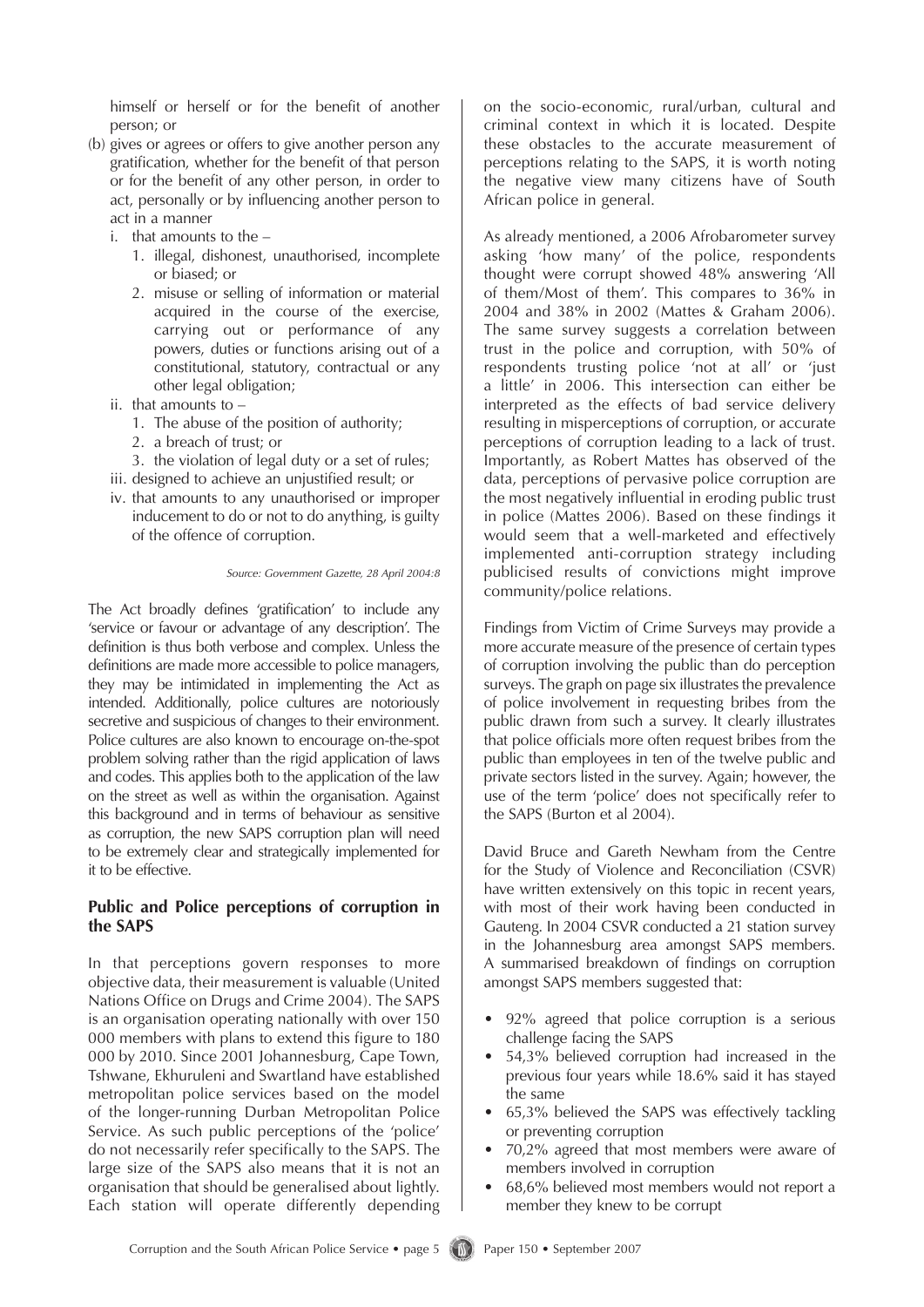53% agreed that management would support members who reported other corrupt members

#### *Source: Newham 2005*

These findings confirm, if only for the area and year concerned, the widely accepted correlation between police agencies, pervasive corruption and a culture of secrecy. Perceptions of increased corruption, anticorruption measures and management support for these measures are some areas most urgently requiring address by future research.

The United Nations Anti-Corruption toolkit suggests that when studying corruption the most valuable perceptions to measure are those of the individuals within the organisation. Research should focus on the rules and standards of conduct that govern actors, the types of corruption present in an organisation, and employee impressions of what should be done in particular circumstances (United Nations Office on Drugs and Crime 2004). Integrity tests of various kinds have become a popular tool in gauging the integrity of police officials in various countries in recent years. An oft-cited 2003 collection of studies edited by Carl Klockars, Sanja Kutnjak Ivkovic and Maria Haberfeld sought to measure and compare the integrity of police in fourteen countries. Using questionnaires, eleven hypothetical scenarios were presented to members who were asked to judge them on a scale according to how they thought both themselves and their colleagues would view the acts described, what kind of discipline the acts should and would likely result in, the likelihood of themselves and/or their colleagues reporting the incident and whether the act was a violation of organisational regulations (Klockars et al 2003).

Examples of the hypothetical contexts used in the survey are:

- A member refers owners of damaged cars to an auto-body shop from which s/he receives a 5% commission
- A member finds a wallet containing the equivalent of a full day's pay. S/he hands the wallet in but keeps the cash
- A member discovers a bar open after its closing time. S/he accepts offers of free drinks and lets it stay open •

The authors found that the code of silence was so strong in their samples from Pakistan, Croatia, Hungary and Poland that members were unlikely to report any of these incidents to their superiors *(*Klockars et al 2003). However, the police code of silence was also clearly identifiable in each of the other police organisations sampled. The authors concluded that the seriousness of acts in different countries was directly linked to the perceived punishment attached to them. They further concluded that in the samples from Hungary and Pakistan, where punishment was not severe, the members lacked the ability to distinguish between the seriousness of acts.

The same link between punishment and integrity was found when Gareth Newham of the CSVR replicated

*Graph 1 ISS Victim of Crime Survey 2003: Percentage of those who were asked to pay a bribe in the past year, by department or sector*



*Source: Burton et al 2004:115*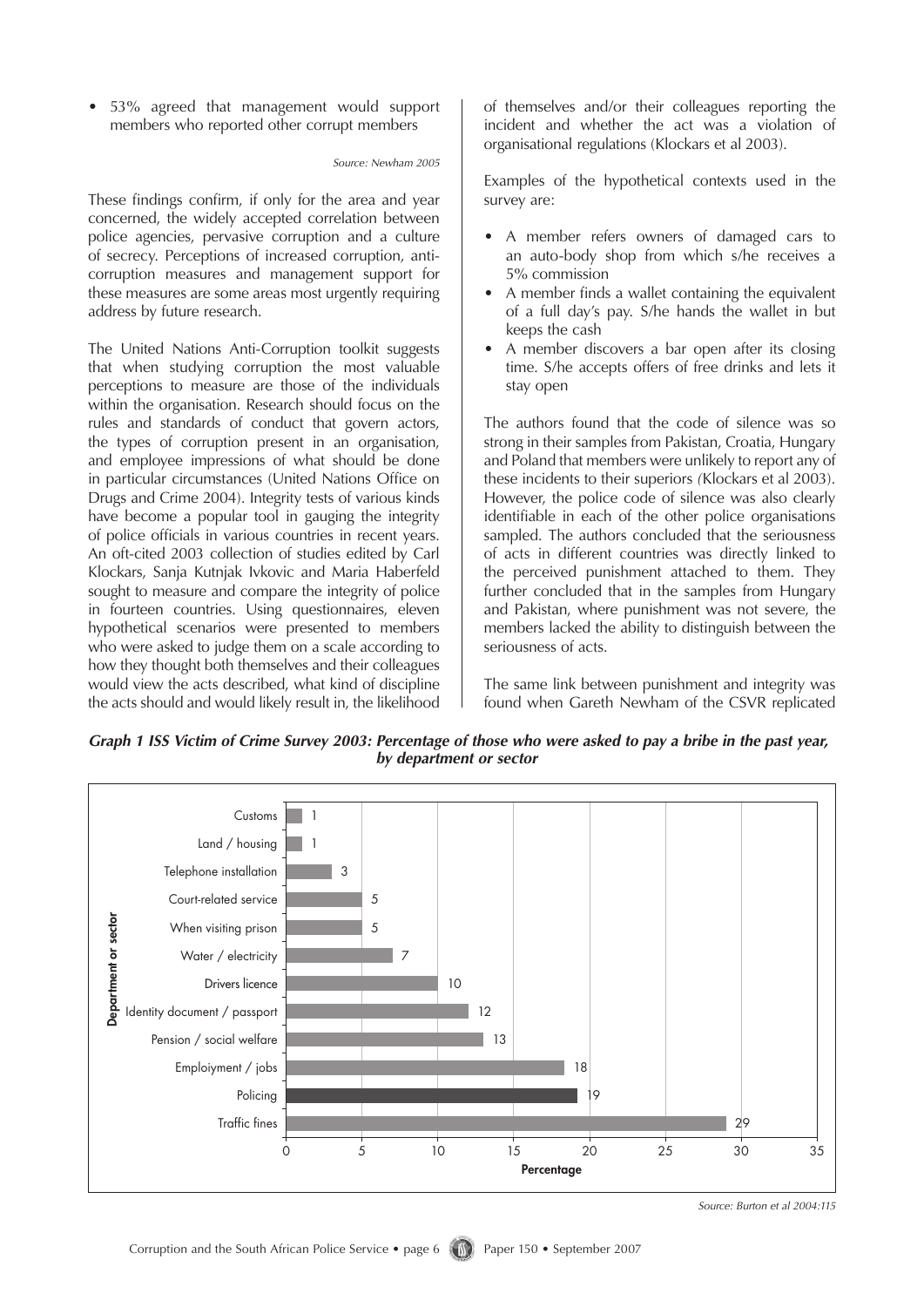the study at the Hillbrow SAPS station in Johannesburg in 2001. There, too, results suggested the improbability of members reporting corrupt acts. While the sample is too small for accurate international comparison or national extrapolation, its results are still worth mentioning. Newham noted that there were substantial differences in the responses of police managers and front line members in the survey. Police managers tended to believe that stricter disciplinary measures needed to be adopted while front liners felt the existing measures were adequate. Additionally, members of the station's detective unit thought that there was little chance of being disciplined for instances of misconduct, suggesting a sub-culture within the station in which detectives may have been at greater risk of corruption than others. Newham also found that managers were reluctant to utilise formal disciplinary systems, partly due to a lack of understanding of how they functioned, but partly due to fear of reprisals including physical threats from subordinates. He concluded that more effective systems were needed to control the abuse of police power, and that an attempt should be made to change the cultural environment at the station (Newham 2001).

All of these findings suggest an important link between corruption and punitive responses to corrupt acts that warrant further study in the SAPS. Furthermore, considering the ignorance of anti-corruption strategies at the twelve stations contacted for this paper, it can tentatively be hypothesised that members are not afraid of punishment linked to corruption because they are not overtly aware of it. This hypothesis requires further testing.

#### **Causes of SAPS corruption**

Police literature suggests a number of organisational factors that create an atmosphere prone to corruption. These include the low managerial and public visibility of front line members, the stress of the job, peer group secrecy and a mandate to engage with criminality on a daily basis (Newburn 1999). Context-specific factors include community structure, organisational corruption controls and police cynicism. Some believe that middle-aged police officials are more likely than others to lose focus and lean towards corruption as the ethics and goals they may have had as new recruits are eroded (Perry 2001). Affirmative action as well as race and gender exclusion in the SAPS threaten to play into this loss of morale. As one Xhosa-speaking constable in a predominantly Afrikaans-speaking town lamented, 'Send me to home where I can work with people who I can understand,' while his coloured and white colleagues complained that 'Blacks get all the nice jobs' (Faull 2006).

In South Africa both public and organisational discourses around police corruption have tended towards oversimplification

Research suggests that far more people are affected by the *fear* of affirmative action than are negatively harmed by it (Hochschild 1997). Nevertheless, the risk exists that affirmative action policy and 'a victim of racism-related cynicism' accelerate a loss of career goals for some SAPS members. These issues touch on matters far removed from any single anticorruption policy and require serious engagement with diversity, transformation and equity issues in the organisation.

In South Africa both public and organisational discourses around police corruption have tended towards over-simplification, revolving around one of three themes: the 'rotten apple' theory, salary levels, and the 'corrupting public'.

## *The rotten apple*

This theory argues that the actions of a small number of individuals tarnish the reputation of an entire organisation. The notion has been disproved in numerous instances around the world and is

generally countered through reference to the organisational factors listed above which make police organisations prone to corruption. In South Africa it is countered by research such as the CSVR Johannesburg Area Study referred to above, which suggests that SAPS corruption is widespread, widely acknowledged within the organisation but seldom acted upon. As one SAPS member put it to a reporter, 'Corruption is rife. Do not let anyone tell you it is not' (Correspondent 2000).

## *Salary levels*

Both members of the public and of the SAPS have made frequent reference to low salary levels as the cause of police corruption. In 2000 a police sergeant wrote to a daily newspaper stating that '[Corruption] is caused by the meagre salary earned by members. For the government to prevent this, officials should be paid a satisfactory salary … [I]f you own a dog and it is always chained and doesn't get enough food, only complaints from people around, the dog is going to feed itself from their rubbish bins and their chicken eggs as well as the chickens themselves' (Mtshawe 2000). Responding to the prevalence of this discourse in 2001 a Police and Prison Civil Rights Union (Popcru) spokesperson declared that 'a low salary is no excuse for wrongdoing nor is it a mandate for corruption' (Molakeng 2001). A significant effort has been made at improving the salaries of SAPS members since 1994. Between 1995 and 2001 average SAPS remunerations grew by 12,5% a year compared with inflation of 6,5% (Altbeker 2001). In 2004 the SAPS introduced a plan to increase

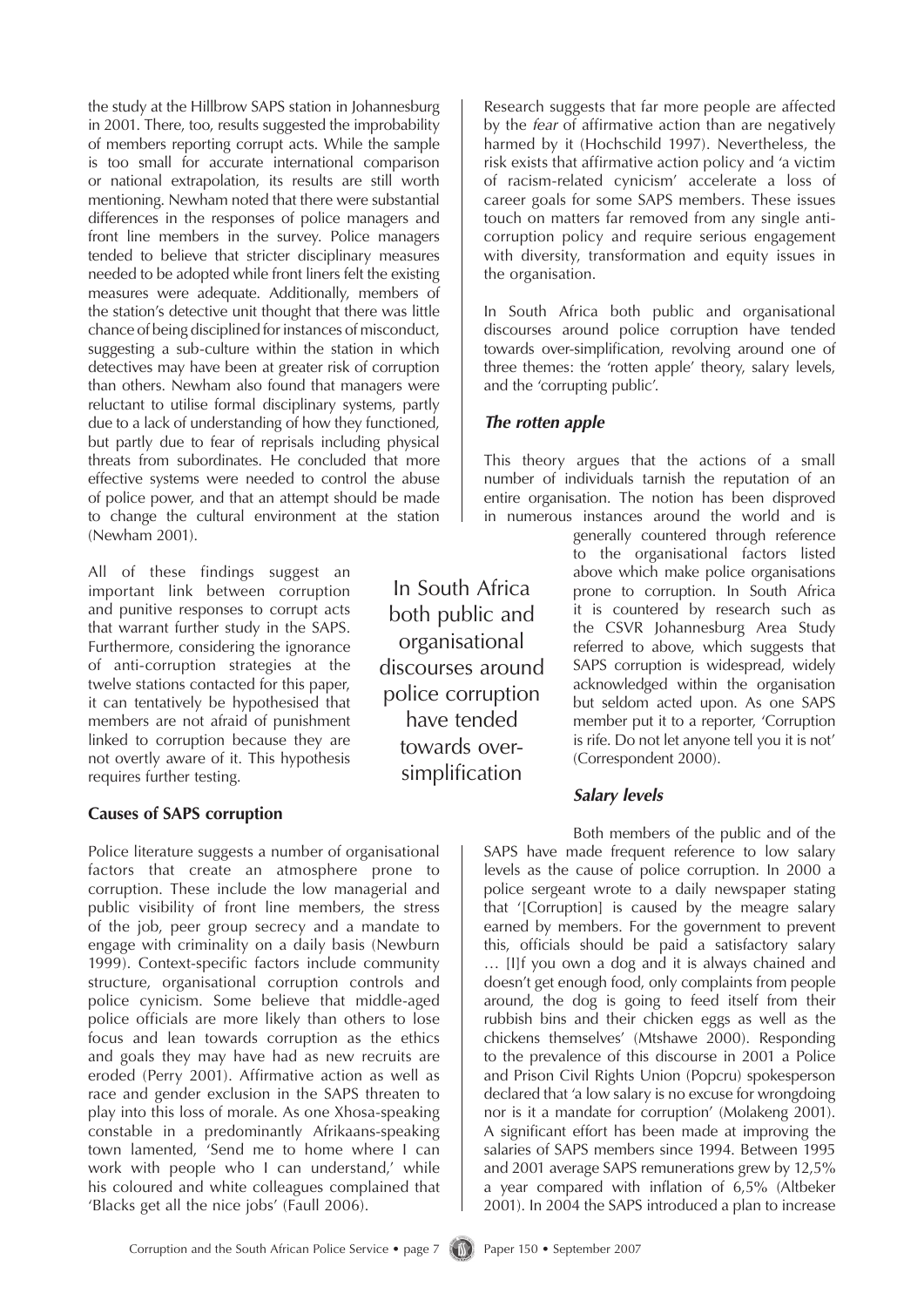salaries and performance bonuses regularly. The plan guarantees functional members a performance-bonus additional to the annual public service wage increase, and paid specialist members a once-off R30 000 to remain in the SAPS for at least six years. Based on a new agreement, salaries are set to increase by 34% between 2006 and 2009 (Bruce et al 2007).

Table 2 below compares SAPS salaries with those of Fire Fighters, Teachers and Staff Nurses. In reading the table it is worth noting some basic entry requirements for positions and scales quoted:

- Fire fighters: Grade 10, Code 8 license, ongoing on the job training<br>Teachers: Ma •
- Matric and three-year tertiary qualification •
- Staff or enrolled nurse: Matric and two years of college training
- SAPS: Matric, Code 8 license, fluency in two national languages, one year of minimally salaried college and field training (and a second year of performance evaluation on salary level three)

While it is difficult to draw direct comparisons across these fields, it is clear that SAPS members are relatively well remunerated in comparison to professionals working in comparable service fields. In addition to basic salaries SAPS members may be provided with danger pay, clothing and housing allowances and medical aid, depending on their positions.

The example of nurses is perhaps starkest in the table below where, despite the very similar qualification requirements, staff and enrolled nurses receive 25%- 65% lower wages than SAPS members, with little comparable room for advancement without further study. The difference in terms of corruption is of course that nurses, fire fighters and teachers do not have the same kind of discretionary powers, or opportunities to abuse those powers, that police members have. The danger with the monetary discourse is that its perpetuation is likely to result in greater acceptance and buy-in from both the public and police. Acceptance and normalisation of police corruption then become more likely. It should, however, be recognised that higher salaries in any of these vital services would likely make them more desirable and respected professions and contribute to the sustenance of integrity and dedication among employees.

## *The 'corrupting' public*

Another common theme in South Africa is that the public make police corrupt. In 2002 the *Star* reported that 'Gauteng's Provincial Commissioner Permula Naidoo … stressed that the public was more often to blame for offering money and valuables to poorly paid police officers' (Gifford 2002). Similarly, in 2004 Gauteng's MEC for community safety, Firoz Cachalia, stated that 'Corrupt officers are corrupted by members of the community who are always willing to pay bribes' (Fuphe 2004).

This argument is dangerous and only valid in as much as members of 'the public' are not seen as criminals. While terms like 'the public' may not sound farfetched when relating to motorists paying their way out of speeding fines, terms like 'criminals' (though still members of the public) seem better suited, and put the onus back on the SAPS member, especially when referring to gang relationships with corrupt police and other illicit activities. Members of the public involved in police corruption of any kind are engaging in criminal behaviour and should be labelled accordingly. The subtle discoursal shift goes a long way in terms of changing the understanding of the transaction.

While not without their merits, all three discourses oversimplify matters and reduce corruption to material gain and interactions between the public and police. They also provide police with a means to justify corrupt behaviour and assume a victim position in a debate.

Regardless of the forces that might make SAPS members more likely to commit corrupt acts than police elsewhere, the long and short of it is that the SAPS has since 2002 lacked an applied corruption fighting strategy. This begs the question: How much political will exists in the organisation, and government in general, to curb this scourge?

## **Fighting corruption in the SAPS**

According to former ACU commander Stef Grobler, 'Before 1994 [fighting police corruption] was a

| Salary level in terms of<br>years service/rank | Fire fighters<br>(2007) | <b>Teachers</b><br>(2006) | Staff nurse<br>(2005) | SAPS <sup>5</sup><br>(2006)                 |  |
|------------------------------------------------|-------------------------|---------------------------|-----------------------|---------------------------------------------|--|
| 1-6 years                                      | R64 547 - R70 188       | R79 914 - R83 988         | R49 227 - R51 738     | R70 995 - R86 376                           |  |
| 6-9 years                                      | R92 025 - R104 189      | R84 831 - R86 538         | R52 257 - R54 921     | R89 832 - R109 293                          |  |
| 9-15 years                                     | R106 829 - R117 895     | R87 399 - R91 863         | R55 470 - 56 583      | R <sub>113</sub> 664 - R <sub>138</sub> 291 |  |

*Table 2: SAPS salaries versus those of teachers, nurses and fire fighters*

*Sources: (a) Faull, 28 March 2007; (b) Revised teacher scales effective July 2006; (c) Public Service salary scales for nurses 2002-2005; (d) SAPS salary scales 2006.*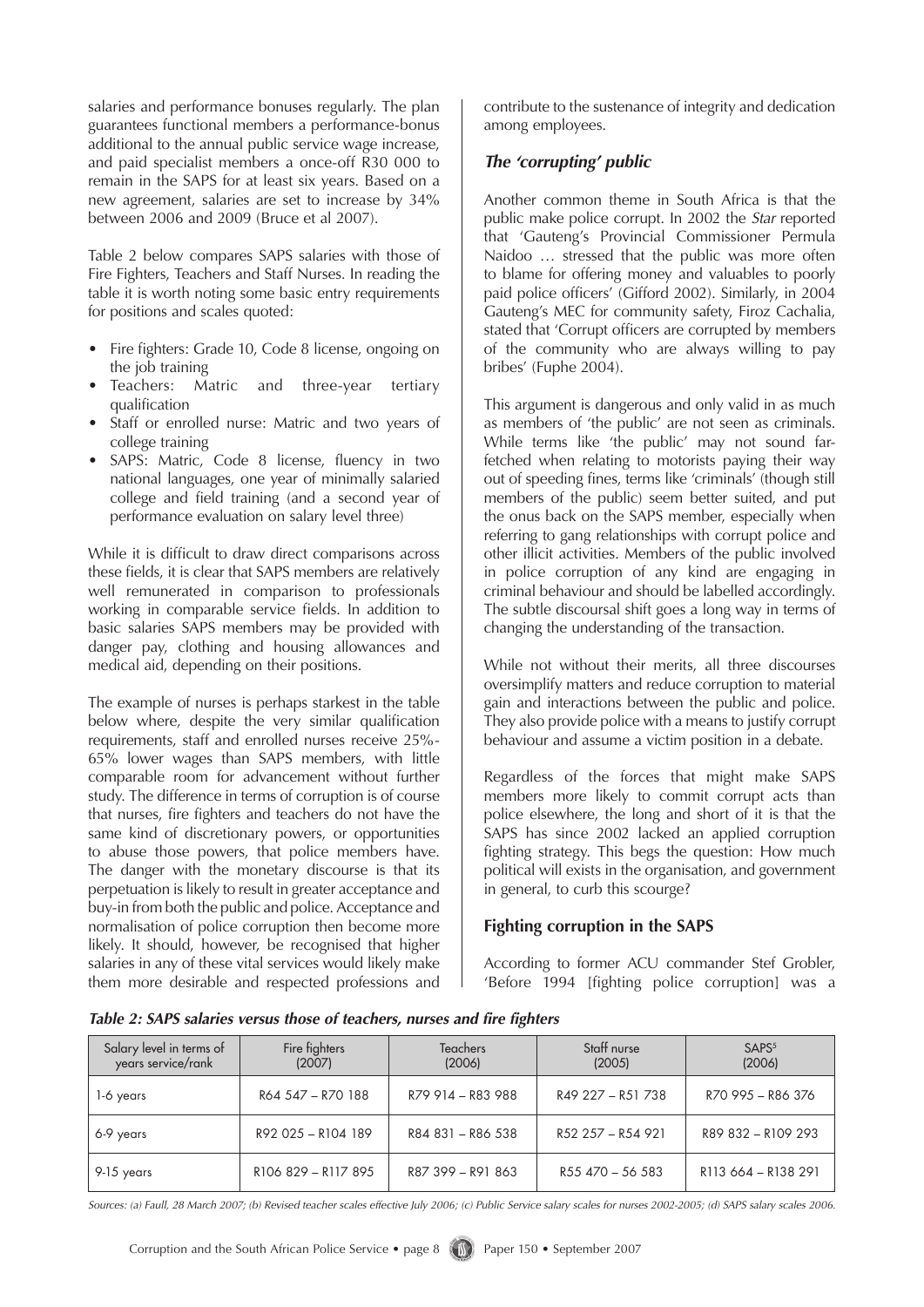shambles. Where investigations of corrupt cops were carried out, these were just done as part of general police work. Corruption was seen as an isolated occurrence' (Randall 1998). When the ACU came into existence in 1996, its mandate was to investigate cases deemed 'serious offences' by the national and provincial anti-corruption commanders. While most cases involved SAPS members, prosecutors and judges were also investigated. The ACU was also required to implement an anti-corruption awareness programme in the SAPS, develop an information system to support its work, and coordinate all anti-corruption investigations in the organisation. Members were carefully picked in order to meet strict profile requirements (Public Service Commission 2001). Joining the ACU was seen as a life-long decision. Members involved in the investigation of other SAPS members were not welcomed back into conventional police ranks by colleagues. This phenomenon is not unique to the SAPS. For understandable reasons it is found quite widely in other countries.

ACU members thus found themselves in a difficult position when, in 2000/01, 60% of the unit's offices were closed down. At the end of 2002 the National Commissioner decided to shut down all remaining offices. It was said that the functions of the ACU fell within the sphere of Organised Crime (OC) and the investigation of corruption should thus be situated within that unit (SAPS 2005b). This step would allow for a pooling of resources resulting in more efficient investigations, according to a senior police spokesperson, Director P. Setati. He also controversially stated that 'The investigation of corruption is the duty of each and every member of the service and not a certain sector of the South African Police Service' (Jurgens 2002). While perhaps an organisational ideal, Setati's statement contradicts almost everything that is known about police culture, its brotherhood of silence, and insider allegiances. Furthermore, the SAPS defended the disbandment of the unit with the debatable argument that there was a 'need to focus

| Table 3: SAPS corruption data, 1996-2005 |  |  |  |
|------------------------------------------|--|--|--|
|------------------------------------------|--|--|--|

on corrupt, [sic] police officials involved in organised crime as opposed to general incidents of corruption' (SAPS 2005b:1). While there is no doubt a need to focus on police involvement in organised crime, it seems counter-productive to then ignore general SAPS corruption which is both damaging to the organisation's image and can itself groom a member for involvement in organised crime.

Moving ACU members into OC units was further complicated by the fact that the ACU had been involved in a number of corruption cases involving OC members, and that OC members were among those most often investigated (Faull, 8 March 2007). The irony of the situation was aptly illustrated by a guilty corruption verdict against the former head of KwaZulu-Natal's OC unit handed down in the final months of the ACU's existence (Broughtton 2002).

Other reasons suggested for the closure of the ACU included its high public profile, including a website boasting corruption-busting statistics (the ACU's right to keep and produce its own statistics was withdrawn in 2000), and lack of transformation and accountability in the unit (Faull, 25 October 2006; Faull, 8 March 2007; Van Vuuren, 18 November 2002).

The move was widely questioned by civil society organisations and SAPS members alike. In that it was instigated by the National Commissioner himself and was negotiated behind closed doors, the actual motives for the closure of the Unit remain a mystery, unless the official statements emanating from SAPS spokespeople are to be believed. In its six years the ACU investigated over 6000 members resulting in more than 700 criminal convictions.

Comparisons with more recent data are difficult in that the SAPS has twice changed the manner in which it reports corruption-related statistics since the closure of the ACU. Prior to 2002 statistics were listed by enquiries received, members arrested or

| Year    | Number of reports<br>received | Number of arrests/<br>charges | Number of<br>convictions | 'Corruption related'<br>suspensions with pay <sup>6</sup> | 'Corruption related'<br>suspensions without pay |
|---------|-------------------------------|-------------------------------|--------------------------|-----------------------------------------------------------|-------------------------------------------------|
| 1996    | 2 3 0 0                       | 249                           | 30                       |                                                           |                                                 |
| 1997    | 3 108                         | 429                           | 78                       |                                                           |                                                 |
| 1998    | 3779                          | 475                           | 128                      | -                                                         |                                                 |
| 1999    | 4 6 18                        | 844                           | 147                      |                                                           | --                                              |
| 2000    | 6 974                         | 1048                          | 193                      |                                                           |                                                 |
| 2001    | 4 2 7 5                       | 592                           | 138                      |                                                           |                                                 |
| 2001/02 | 2 3 7 0                       | 1 3 3 2                       | -                        | 397                                                       | 833                                             |
| 2003    |                               |                               |                          | 37(9)                                                     | 310 (101)                                       |
| 2004    |                               |                               |                          | 48 (13)                                                   | 413 (164)                                       |
| 2005    |                               |                               |                          | 56 (13)                                                   | 473 (220)                                       |

*Sources: SAPS Annual Report 2000/01, 2001/02, 2002/03, 2003/04,*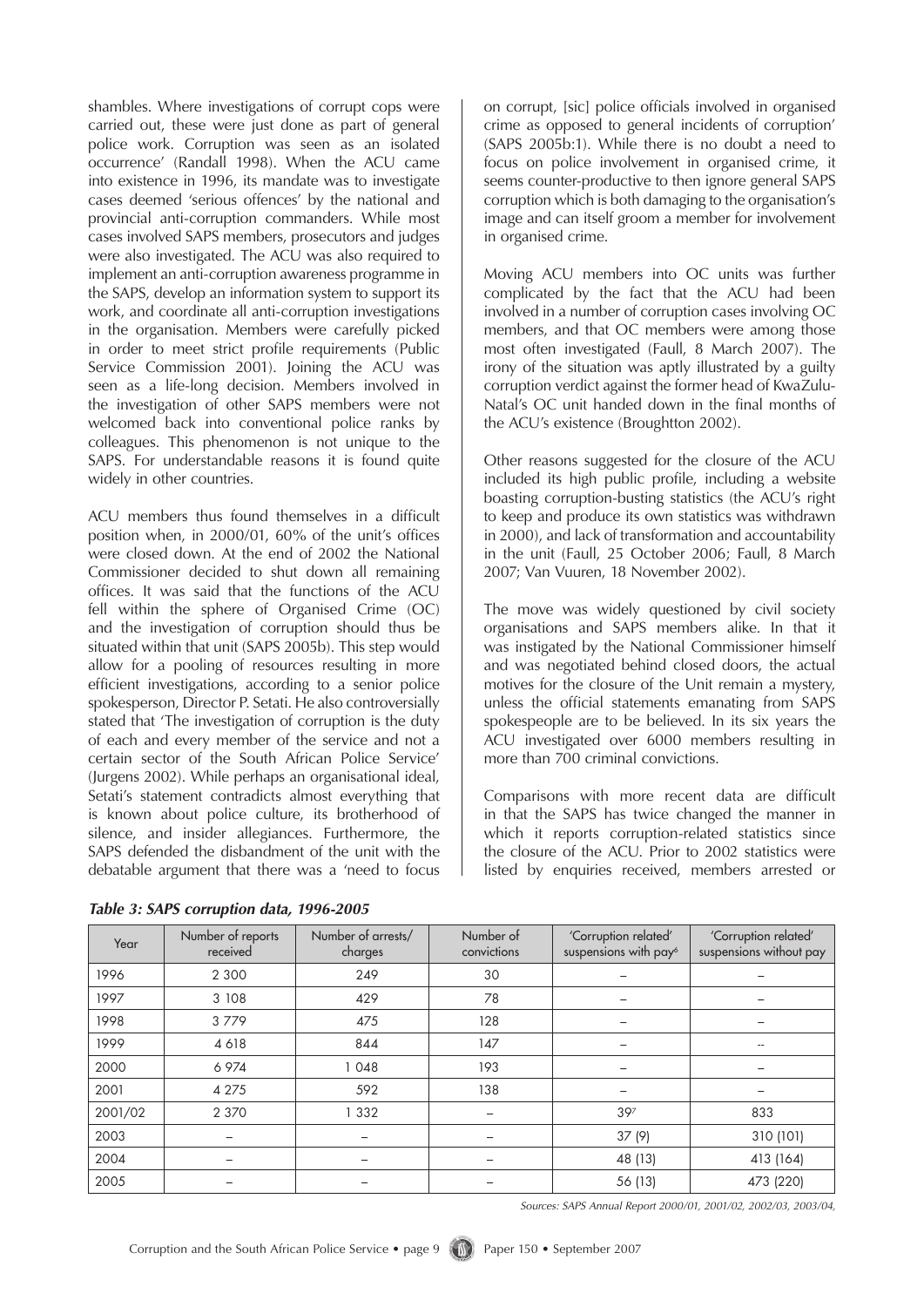charged, and convictions for corruption. The 2002 annual report conflates figures for 2001/02, as well as the categories into which offences and outcomes are classified, rendering the data ambiguous. From 2003 only 'corruption-related' *suspensions* with and without pay are listed. No mention is made of the outcomes of criminal cases. Table 3 lists corruption-related data as communicated in SAPS annual reports. Columns marked with an '-' reflect an absence of data for specific years.

Graph 2 visually represents the manner in which the SAPS reported the outcomes of corruptionrelated cases from 1996 to 2006. Importantly, as mentioned, figures from 1996 to 2001 represent actual criminal convictions while those from 2003 onwards represent only departmental suspensions. In that comparative suspension data is unavailable from before 2003, comparisons of the two periods are difficult. Comparative challenges are further compounded by difference in which 'corruption' and 'corruption-related' offences are now defined, whereas the ACU presented figures for 'corruption' only. While the new approach of the SAPS to reporting relevant data presents a picture in which disciplinary figures are higher than those during the period of the ACU, the fact remains that they relate only to *suspensions* and not convictions. Owing to the ambiguity of data for 2002, this year has been left out in the graph.

When the ACU was absorbed into OC at the end of 2002, the SAPS annual report for 2002/03 focused on the SIS as its response to corruption. Although only tabled in parliament in 2001, annual reports combined a mixture of present and future tenses to give the impression of a strategy both developing and actively fighting corruption. In reality, while policy formulation had been quite detailed, the strategy itself never reached an implementation phase. According to SAPS Strategic Management, the fact that it had been developed in isolation from anti-corruption legislation and other SAPS departments resulted in a breakdown in the implementation phase. The document was compiled at a national level and disseminated to provinces where it was ignored (Faull, 25 October 2006). This sequence strongly suggests that there was a lack of political will in the provinces to implement the policy, and the situation was echoed when very few provinces and divisions made functionaries available for national workshops intended to reformulate the SIS into the CFPS in 2005 and 2006 (Faull, 4 April 2007).

In 2001 the Chapter of Transparency International in the Czech Republic conducted a comparative study of anti-corruption measures implemented in police agencies in twenty-five countries, including South Africa, the findings of which are worth mentioning (Fric & Walek 2001).

A synopsis shows that most anti-corruption measures in countries surveyed were implemented from 1990 onwards. The SAPS then was not far behind in announcing its war on corruption in 1996. The review also found a clear correlation between levels of corruption and the anti-corruption mechanisms

*Graph 2: SAPS convictions and suspensions for corruption, 1996-2005*



*Sources: SAPS Annual Report 2000/01, 2001/02, 2002/03, 2003/04, 2004/05*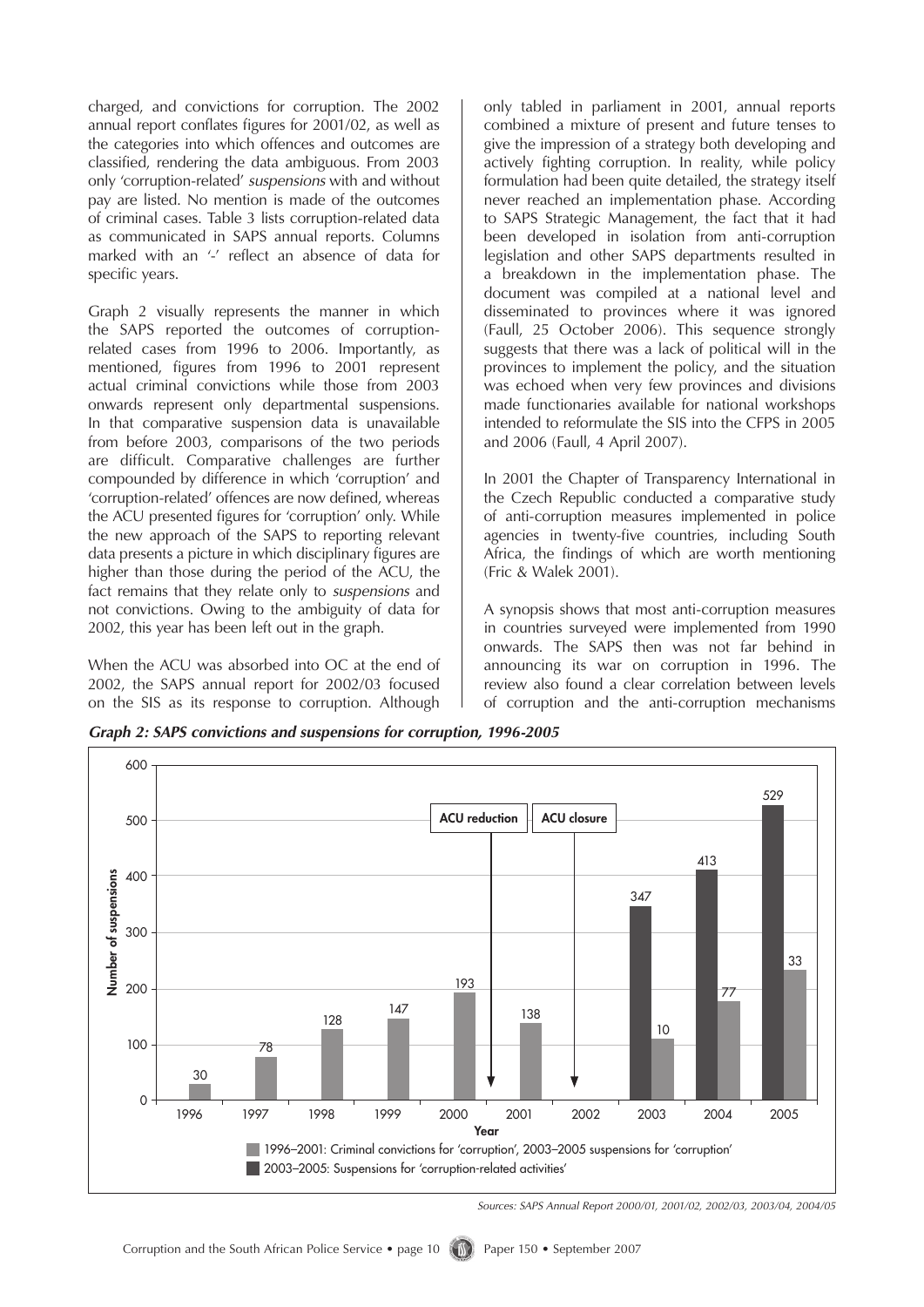employed by agencies. Countries like South Africa that exhibited apparent high and rising levels of corruption tended not to be implementing anti-corruption strategies effectively. Effective strategies consisted of numerous complementary measures implemented consistently over time. In-depth, timely preparations prior to the introduction of strategies brought positive results. This outcome applied both to preparing police agencies and the public for the introduction of the strategies.

Countries with the best record of combating police corruption tended to employ a combination of support to leadership and front line managers, a code of ethical behaviour, anti-corruption education, targeted recruitment strategies, progressive development,

proactive investigation of suspect officers and support for whistleblowers. A consolidation by the review of anti-corruption measures in use in the countries surveyed is illustrated in Table 4 below.

The fact that a particular province, SAPS station, or cluster of stations, has at one or other time implemented these strategies does not mean they have been implemented nationally, or that they have been applied effectively. While the 'Code of Conduct' applies to all SAPS members, it is an example of an anti-corruption strategy that is easily ignored at station level unless monitored by management. Additionally measures described here are broad and can be interpreted and applied in numerous ways.

| Preventative measures                                                                                                                                | <b>SAPS</b> | Repressive measures                                                                                                                                         | <b>SAPS</b> |
|------------------------------------------------------------------------------------------------------------------------------------------------------|-------------|-------------------------------------------------------------------------------------------------------------------------------------------------------------|-------------|
| Introduction of stricter recruitment criteria                                                                                                        | No          | The introduction of stricter punishments for corrupt<br>behaviour                                                                                           | Yes         |
| The drafting and introduction of a Police Code of Ethics                                                                                             | Yes         | The introduction of a separate body to combat corruption<br>in the police                                                                                   | Yes         |
| The introduction of compulsory training to improve the<br>legal awareness of members of the police                                                   | No          | The introduction of an independent monitoring and/or<br>controlling body independent of the police and the<br>Ministry of Interior                          | Yes         |
| The permanent integrity testing of members of the Police                                                                                             | No          | The introduction of improved methods of supervising<br>police activities                                                                                    | Yes         |
| The introduction of a system to routinely inform members<br>of the police about crimes committed by the colleagues                                   | Yes         | The introduction of corrupt behaviour indicators (an<br>expensive life-style, indebtedness, complaints, etc) and<br>the creation of an early warning system | No.         |
| The introduction of non-cash payments by violators <sup>8</sup>                                                                                      | No          | The introduction of an 'agent provocateur' <sup>9</sup>                                                                                                     | Yes         |
| The introduction of a more unequivocal and exact list of<br>fines                                                                                    | <b>No</b>   | The introduction of benefits for those who apprehend<br>violators attempting to offer a bribe                                                               | Yes         |
| The introduction of more transparent and simple norms<br>regulating the activities of the police                                                     | Yes         | The concealment of the true identity of members of<br>inspection and audit bodies, possibly their service cars <sup>10</sup>                                | Yes         |
| The prohibition of involvement of members of the police<br>in the security related business activities of their family<br>members and friends        | Yes         | The introduction of a camera system within the police                                                                                                       | No          |
| The prohibition of the involvement of spouses and other<br>family members of members of the police in any business<br>closely related to police work | Yes         | The granting of stronger powers to audit bodies (access to<br>the bank statements of members of the police, their family<br>members, etc)                   | No          |

*Source: Frik and Walek 2001:15*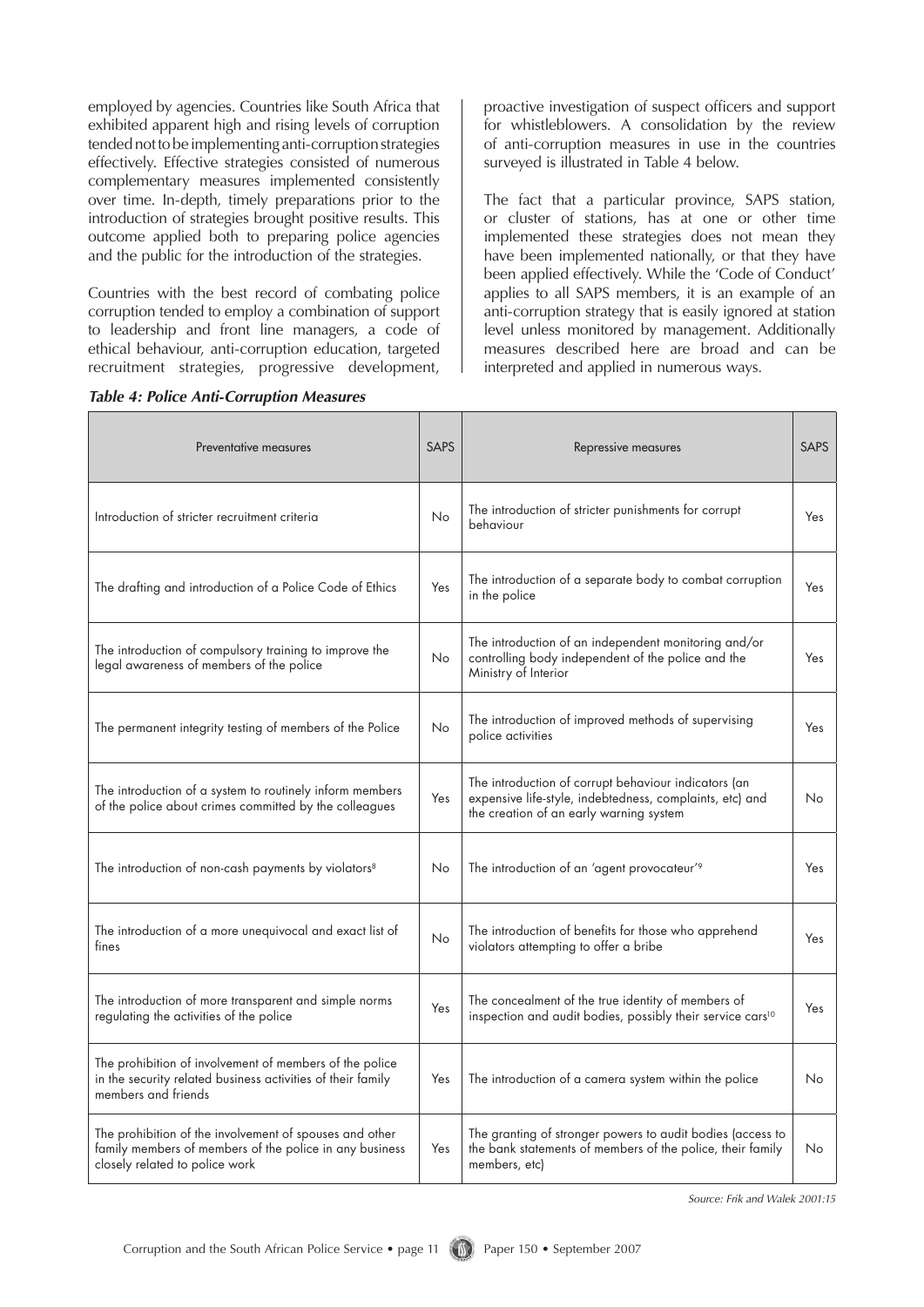In perhaps the most extensive study of SAPS criminality to date, Elizabeth Grobler asks how it is that a police service can, in a country with crime levels as high as South Africa, lack any meaningful crime controls or strategies. In her 2005 PhD dissertation, based on a thorough literature review and interviews with SAPS members and offenders as well as experts in the field, she asks how it can be that there is 'no leadership' on such an important issue within the organisation (Grobler 2005). Hopefully the moves the SAPS is beginning to make in 2007 indicate a change in this regard.

#### **External oversight bodies**

Considering the culture of silence among police organisations, oversight bodies can go a long way towards ensuring the implementation of both external and organisational structures. The SAPS Act of 1995 on which most SAPS and metropolitan police legislation is based allows for a varied and substantial array of civilian oversight of both national and metropolitan police organisations. Civilians are appointed to the posts of

national and provincial secretariats for safety and security. Their task is to report to national and provincial ministers on issues of accountability and transparency in the police. A 2005 AfriMAP and Open Society Foundation (OSF) review of the South African Justice Sector and its oversight structures found that the power of the secretariats had diminished since 1999 when some functions were transferred to the SAPS (AfriMAP & Open Society Foundation 2005).

The 1995 SAPS Act also requires each station to have a Community Police Forum (CPF). The aim with the establishment of CPFs was to open

channels of communication with the communities which stations serve. They are also intended to provide structures through which community members can report police misconduct, provide oversight and forge relationships with management. Another 2005 OSF report on police oversight in South Africa found that CPFs did not perform their oversight function (Open Society Foundation & the Open Society Justice Initiative 2005).

Perhaps the most important structure developed under the SAPS Act is the Independent Complaints Directorate (ICD). The ICD is mandated to investigate public complaints of misconduct by the SAPS and the metropolitan police agencies. It also investigates all deaths in police custody and resulting from police action. The ICD is independent but located in the Ministry of Safety and Security. The head is appointed by the minister and approved by the parliamentary standing committee.

The ICD's Anti-Corruption Command has only three investigators for the whole country compared with the 250 previously assigned to the ACU

In 2004 the ICD created the Anti-Corruption Command (ACC) to investigate serious and high profile cases as a response to the closure by the SAPS of the ACU. While in principle the ACC is a great idea, the current reality is that it is hopelessly understaffed and under-resourced. The unit currently has a dedicated staff of only *three* investigators for the whole country compared to the 250 members previously employed by the ACU. Most cases are referred to the ACC by the Public Service Commission whereas the ideal would be for the SAPS and public to be requesting investigations of police members (Faull, 10 March 2007). Some believe that the SAPS should, as in the case of deaths in custody, be compelled to report all cases of corruption to the ICD. While this might be ideal, it is clear that the ICD is in no state to handle such a potentially large caseload. Both the under-resourcing of the ACC and the SAPS's scant engagement with the unit once again suggest a lack of political will around the issue.

As with SAPS Annual Reports, it could be argued that the ICD, in its own reports, is not very specific

in categorising the complaints lodged with it. With regards to reporting corruption additional ambiguity exists. This ambiguity results from the use of categories which might otherwise be considered to overlap, including 'corruption', 'abuse of power' and 'extortion'. For the ICD, 'corruption' refers to abuse of power for personal gain while 'abuse of power' refers to abuse which might not result in personal gain. 'Extortion' relates to the coercion by one person of another in order that the other may feel compelled to provide the extorter with an advantage or benefit which he or she might not otherwise have given' (Faull, 17 April 2007).

The ICD reports that most of the complaints it receives generally pertain to poor service delivery and fall outside its mandate. While the ICD is mandated to investigate both the SAPS and Metro police, almost all non-death related complaints it receives are directed at the SAPS. Table 5 on page 12 lists those corruption complaints lodged with the ICD between 1997/98 and 2005/06. Importantly, ICD reports do not specify how many corruption cases are actually investigated. Preliminary investigations are conducted for 'most' cases that the ICD receives, after which a decision is made whether to continue investigating independently or to hand the case over to the SAPS (Faull, 17 April 2007).

It is interesting to note the fluctuation in the percentage of corruption-related complaints. This percentage decreases steadily during the years of the ACU, then surges following the closure of the Unit. This might

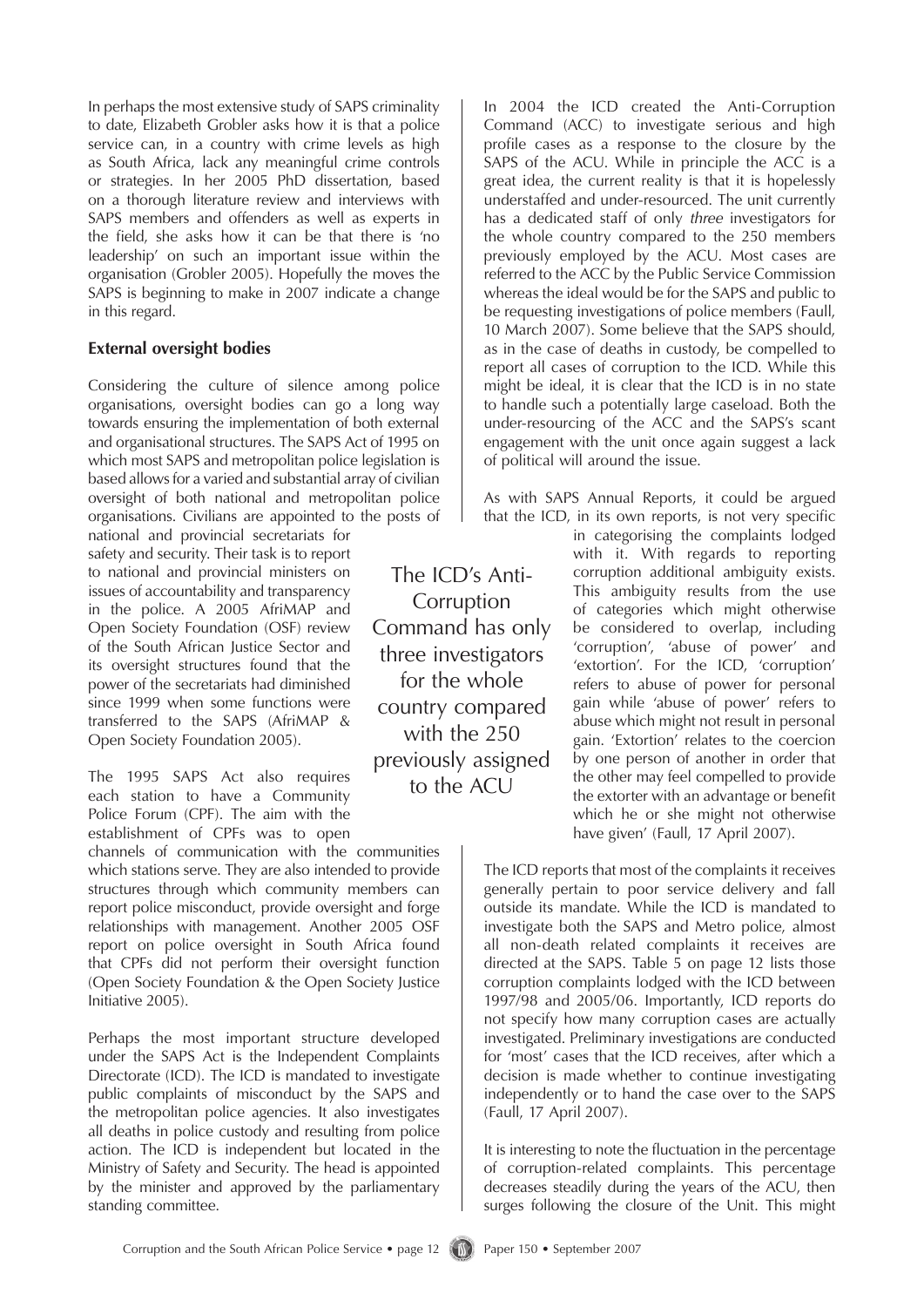| Year      | Corruption                                    | Abuse of power | Extortion      | All complaints | Corruption-related complaints as<br>percentage of all complaints |
|-----------|-----------------------------------------------|----------------|----------------|----------------|------------------------------------------------------------------|
| 1997/98   | 40                                            | 48             | $\overline{2}$ | 1.999          | 4,5%                                                             |
| 1998/99   | 45                                            | 44             | 0              | 2,873          | 3,1%                                                             |
| 1999/2000 | 62                                            | 42             | $\overline{ }$ | 4,380          | 2,5%                                                             |
| 2000/01   | 36                                            | 23             | 5              | 5,225          | 1,2%                                                             |
| 2001/02   | 30                                            | 40             | 3              | 5,675          | 1,3%                                                             |
| 2002/03   | 106 (6 categories)                            | 70             | $\Omega$       | 4,443          | 4,0%                                                             |
| 2003/04   | 126                                           | 130            | 3              | 5,882          | 4,4%                                                             |
| 2004/05   | 140                                           | 154            | 7              | 5,790          | 5,2%                                                             |
| 2005/06   | 127 (76 of which are<br>'serious corruption') | 89             | 5              | 5,119          | 4,3%                                                             |

#### *Table 5: Corruption-related complaints lodged with the ICD, 1997-2006*

*Source: ICD Annual Report 1997/98, 1998/99, 1999/2000, 2000/01, 2001/02, 2002/03, 2003/04, 2004/05, 2005/06*

indicate some of the additional pressure placed on the ICD in the void left by the ACU's closure.

Overall, the steady quantitative rise in complaints is likely to have more to do with increased public awareness of the ICD than with a proportional rise in police misconduct. It is clear from this breakdown that complaints and investigations relating to corruption make up only a small percentage of ICD work. This dearth of reporting on the matter might mistakenly be interpreted as an indicator that corruption is not as widespread as perceived. The 2003 ISS Victim of Crime Survey and the CSVR Johannesburg Area Transformation Survey (Newham 2005) suggest otherwise. ICD figures thus hint at a weak anti-police corruption culture in the country. As with general criminal behaviour, the police cannot take action in the absence of public reports and complaints. The same applies in many cases of police corruption.

Taking into account South Africa's 'holistic' oversight structures, the Open Society & Open Society Justice Initiative (2005) report pointed out the following weaknesses:

- Ambiguous legislation
- Oversight personnel unclear of their roles
- Lack of human and material resources for oversight structures
- Lack of feedback between the National Prosecuting Authority and the ICD
- ICD reference of many cases to the SAPS who are not obliged to report back to the ICD
- Weak information management, analysis and dissemination between agencies
- No single database of complaints
- CPFs do not perform oversight functions
- Quantitative monitoring of police remains undeveloped •

Each of these findings to some extent suggests a lack of political will on the part of the powers that be to ensure the effective functioning of oversight structures.

#### **Corruption and Fraud Prevention Strategy and Plan**

 Since 2005, SAPS annual reports have referred to the Corruption and Fraud Prevention Strategy (CFPS) as the mechanism being developed and used to counter corruption. In early 2007 the Strategy became publicly available for the first time from the website of the Department of Public Service and Administration, but received no public comment. The form in which the CFPS appeared on the site was dense and difficult to understand without the guidance of the Strategy's developers. The Strategy has since been re-worked into a more accessible version, which is yet to be disseminated within the organisation or made public. While for this reason it is not possible to make direct reference to the forthcoming Corruption and Fraud Prevention *Plan* (CFPP), it is possible to extrapolate from the *Strategy* with the safe assumption that the core principles remain the same for the *Plan.*

Deadlines for CFPS deliverables were due to begin in March 2007. At this stage, although a final version of what has now become a *Plan* has yet to leave the National Office. In July 2007 SAPS provinces, divisions and selected station commissioners met with the intention of identifying corruption and fraud-related risks and control measures with a focus on the station level. Decisions made at that meeting will be used to finalise the CFPP and develop a risk register on corruption and fraud for the SAPS. This will be managed in conjunction with the rollout of the CFPP.

The hope was that the CFPS would be in operation by 2008 or 2009. Meeting this deadline depends on the completion and implementation of the Risk Management Strategy (RMS) and the supporting Implementation Plan with which the Strategy, and thus the Corruption and Fraud Prevention Plan, is closely aligned. The RMS aims to establish enterprise-wide risk management in the SAPS, including addressing corruption and fraud. It further seeks to identify control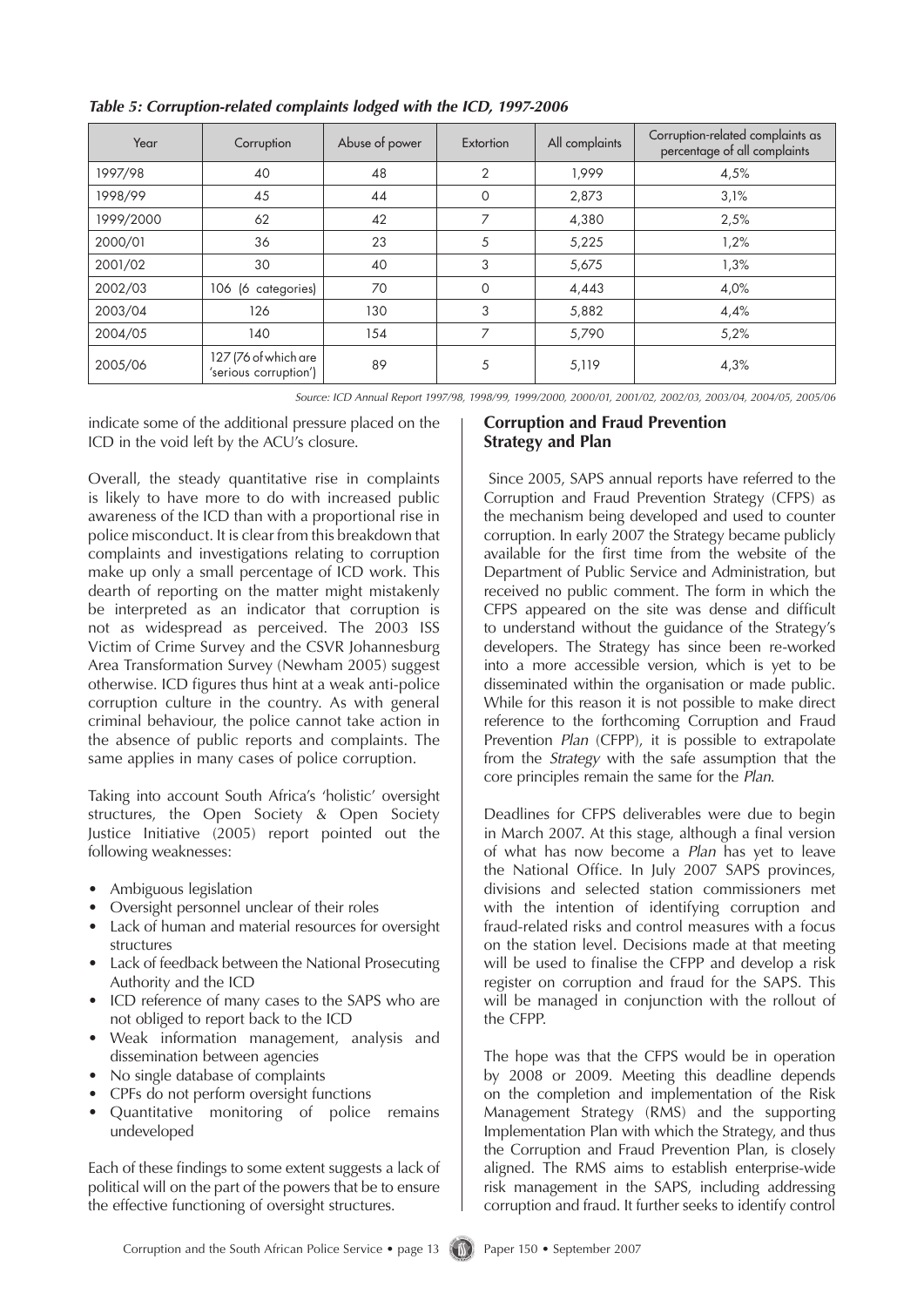measures required for the implementation of policy instruments. Through the RMS risk stations will be identified at which actions needs to be taken. The RMS will utilise existing intelligence gathering mechanisms and rely on the upward flow of accurately reported risk incidences. For this reason the development of a new information management system has been prioritised. Risk assessments will target the 169 high contact crime stations throughout the country, as well as all National and Provincial Divisions.

It is likely that the CFPP will be based on the 'four pillars' principle outlined in the CFPS: Prevention, Detection, Investigation and Restoration. However, where the CFPS proposed to keep each section separate with tasks assigned to different components of the organisation, the CFPP will integrate them. This will allow single initiatives to address more than one pillar at a time and avoid duplication by different components. The following are some of the goals of the pillars as presented in the CFPS.

#### **Prevention**

The SAPS already has a Code of Ethics and is guided by the principles of *Batho Pele* (People First) which are supposed to apply to the civil service as a whole. The organisation aims to revisit these principles at station level where stations will develop their own service charters that incorporate *Batho Pele* and the needs of specific areas and communities. The revised Code of Ethics will involve the development of a system of values to which a disciplinary system will be directly linked, promoting adherence. Such a move seems pertinent considering the *Thin Blue Line* (Fric & Walek 2001) and *Contours of Integrity* (Klockars et al

2003) reports that link the successful fighting of police corruption with clear and strict disciplinary measures. It is not clear whether these customised codes will be open to revision over time though this would be in line with the vision of community-centric ethics.

In1973 the Hong Kong police force began its transformation from one of the most corrupt to one of the cleanest police organisations in the world. At its core the strategy employed was three-pronged and involved enforcement, prevention and education. While the SAPS might be able to make a case for having employed their own enforcement and prevention strategies, little has been done in the past in terms of education, either within the organisation or in public.

As regards education, recruitment and training are generally considered two of the most basic anticorruption measures available to police (Fric & Walek

Public education around police corruption is an issue requiring urgent attention in South Africa

2001). The SAPS does not currently have any training in place to dissuade members from entering into corrupt activities. New Anti-Corruption training outlined in the CFPS will target recruits, educating them on the classification, consequences and reporting mechanisms relating to corruption. Members being promoted will attend refresher courses in this regard. Specialised units will receive corruption investigation training.

Additionally, as in Hong Kong where public education through various means, was instrumental in soliciting public buy-in against police corruption, the SAPS plans to develop a Communication Plan on Corruption and Fraud. Although not yet fully conceptualised, the communication strategy may involve marketing in mainstream media, much like Telkom's televised anticable theft campaign. Interviewed shortly before the closure of the old ACU, unit commander Stef Grobler noted that public education around police corruption was an issue that sorely needed addressing in South Africa (Van Vuuren, 18 November 2002). What the SAPS are cautious of is marketing a system without being equipped to manage the response. Marketing

> is thus likely to be proportionate to the confidence of the SAPS in their structures and an indicator that the organisation has already made progress in this area. In its most basic form the plan aims to market the National Anti-corruption forum, the Public Service Commission's anti-corruption hotline, and the policies and procedures relevant to combating police corruption. Naturally, the SAPS also plan to communicate all new developments to members in the Service through presentations, the media and the provision of guidelines.

An integrity testing component is also

set to be worked into the prevention strategy. Integrity climate surveys such as those discussed earlier in this paper may be conducted on a one-off basis. However, the SAPS is also likely to introduce integrity tests of the undercover nature whereby agents test member integrity by providing opportunities to engage in corrupt behaviour, as well as polygraph testing.

Additionally the SAPS plans to develop new whistle blowing, case referral, corruption and fraud prevention, and investigation of corruption and fraud policies.

## **Detection**

The Risk Management Strategy (RMS) already being rolled out will probably be linked closely to the detection of corruption. In addition to targeting high contact stations, the SAPS will use the risk assessments to focus its audits and evaluations. These are likely to be used to facilitate the conducting of internal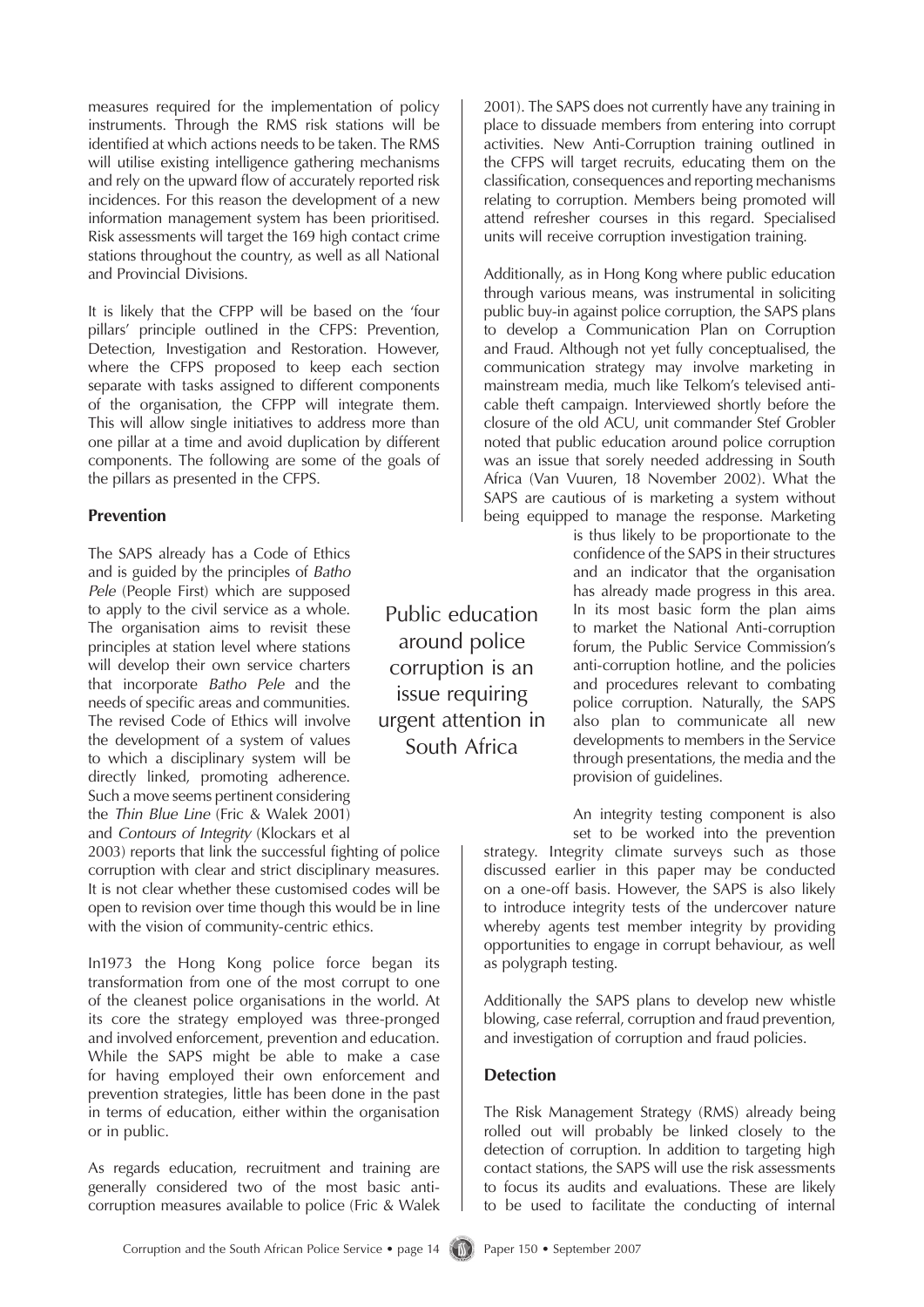audits and evaluations at high risk stations and to develop an information framework on corruption and fraud. In that the RMS will utilise current information gathering channels its success will largely rely on the improvement of corruption reporting mechanisms. Such reporting would specifically relate to provisions that encourage both the public and members to speak out. One initiative in this regard is the possibility of offering rewards to police members who report corruption, something the SAPS is considering.

Currently all provincial and divisional offices are required to conduct their own risk assessments, after which requests for additional assessment and intervention advice can be requested from the National Office. Challenges currently facing the SAPS in this regard are a lack of human resources to oversee external risk assessments, and an absence of readydeveloped control mechanisms to roll out in response to offices, stations and divisions at risk.

New detection measures will intersect with prevention measures in the form of the already mentioned plans for recruitment and curricula changes, as well as specialised training around the detection of corruption.

#### **Investigation**

Perhaps one of the more controversial aspects of the SAPS new approach to corruption is that of investigation. Despite the previous successes of the very public Anti-Corruption Unit and the media furore over allegations of corruption involving the National Commissioner, and the fact that members of Organised Crime units are potentially at greater risk of corruption than station level members, the

SAPS looks set to maintain its current corruption investigation structure. In other words, station level and minor corruption will be investigated by station level detectives (though not from the station at which the corruption is alleged to exist), while more serious cases and those of an organised criminal nature will be addressed by Organised Crime units. Additionally, provincial management will remain at liberty to set up task teams for particular cases while Commercial Crime units can be assigned to cases involving R100 000 or more of fraud or corruption. These specialised units will receive additional training based on the new corruption investigation curricula being developed.

The CFPS made mention of encouraging inter-agency cooperation in the investigation of corruption. In the light of tensions between the National Prosecuting Authority (NPA), the Directorate of Special Operations (the Scorpions) and the SAPS in relation to media

The SAPS has only one full-time member working on an anticorruption strategy that has been five years in the making

allegations that the NPA was investigating the National Commissioner, together with doubts about the constitutionality of the Scorpions, it will be interesting to observe whether the SAPS actively pursues such cooperation.

One exciting possibility listed in the CFPS's investigation programme is that of introducing corruption courts to accelerate the completion of relevant cases. The introduction of such structures would surely send a positive message to the public and serve as a warning to members that the SAPS will not tolerate corruption in its ranks.

#### **Restoration**

The restoration component of the CFPS, and also likely of the *Plan*, refers to developing corruption and fraud prevention control mechanisms and the regular assessment thereof. These proposals will include the abandonment of current measures considered ineffectual, the training of 'disciplinary officers' in discipline management, and prioritising backlogs in departmental cases.

> It is important to be aware that the new initiatives from the SAPS will operate on both a macro and micro scale. Macro elements will involve changes in policy, systems and structures that will be rolled out throughout the organisation. In addition to national changes, a pool of initiatives and strategies will exist which can be drawn on to develop customised interventions at a micro level for problem stations.

> The SAPS plans to measure the success of its new initiatives through monitoring the numbers of corruption and fraud

cases referred to courts, the number of departmental actions taken, suspensions, guilty verdicts and discharges of SAPS members. For these data to indicate a measure of true success will require first a significant increase, followed in a number of years by a significant decrease, in the numbers of cases, actions, suspensions, guilty verdicts and discharges. Only this type of numerical trend would demonstrate aggressive organisational action against members resulting in significant oversight, control, behaviour and cultural changes within the organisation.

Overall, the Corruption and Fraud Prevention Strategy released earlier this year included in its plan the formulation of numerous supporting policies. In other words, it would seem that both the technical theory *and* the practical mechanisms to regulate corruption are still some way from full development and thus from full application within the SAPS. The organisation currently only has one full-time member working on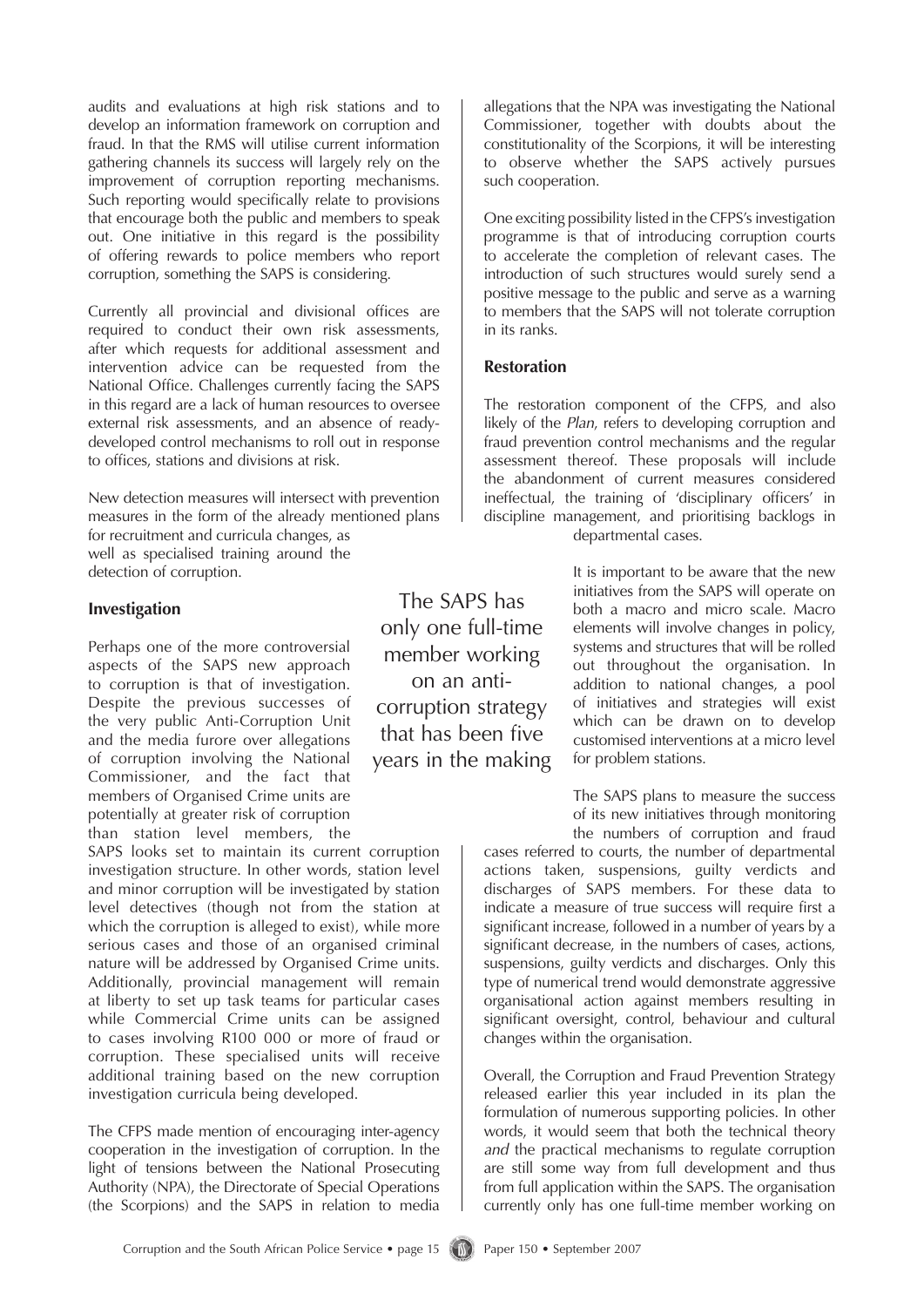the development of new anti-corruption measures, with a handful of support staff helping him. While these members are driven, motivated and dedicated to the task at hand, larger questions of political will are once again raised when considering that so few staff have been assigned to a project that has effectively taken five years to develop, and which is still developing. If more hands were dedicated to this task, the SAPS could potentially begin engaging the public on its project. In so doing it would hugely improve public faith in, and thus the effectiveness of, the organisation.

#### **Methodologies for further research of police corruption**

Corruption by its nature is difficult to research. If it were not so, it would be easier to manage and curb. The manager's debacle is also the qualitative researcher's, with the insider/outsider pros and cons reversed. As an outsider the researcher may struggle to win the trust of respondents. Conversely promises of anonymity and ethics contracts may provide a researcher with a window shuttered out of managements' view.

Scholars of police culture claim that there are unique challenges in researching their subjects. Most focus around accessing what Peter Manning calls the 'back stage' of policing (Manning 1997). Police officers are directly and indirectly taught impression management, to fit appropriate appearances to each public encounter (Brogden et al 1988). The same applies to the research environment in which false impressions are easily presented. The challenge to the researcher is to gain enough police trust to move beyond this front, a challenge further complicated when the research topic is corruption.11 Honest in-depth testimonies from active members would provide the ideal foundation on which to build reliable research.

Numerous methodologies have been used to study police corruption here and abroad. These include long-term participant observation, in-depth interviews with numerous stakeholders including police convicted of corruption, active police, members of the public, reporters, prosecutors, anti-corruption investigators and members of police oversight bodies. Also important is documentary analysis of case dockets, police statistics, annual reports, orders, policies, memos, newspapers, citizen complaints and departmental files (Sherman 1978). Similarly the United Nations Anti-Corruption toolkit suggests the following sources in the study of organisational corruption:

- The analysis of academic, media, government and other reports •
- Surveys and focus groups on perceptions of corruption (to aid in identifying causes and solutions, for example a focus group with judges or ICD investigators) •
- Interviews with those involved in corruption with a focus on understanding the relationships that allow for its presence •
- Field observation
- Assessment of legal and other provisions, codes and policies relating to corruption with a focus on comparisons with other agencies in order to identify gaps •

Since police corruption manifests in similar ways the world over, it could be argued that a major study of corruption in the SAPS is not necessary. While the former may be true, and while the SAPS may possess its own data on corruption in its ranks, little is available to the public. As illustrated, both ICD and SAPS reports present only very shallow data on the subject. Furthermore police organisations are notorious for presenting information in reports that are unreflective of organisational reality. This is evidenced by manner in which the SIS and CFPS have been reported on over the past five years. Research that clarified these issues would be useful.

| Corrupt station                    | Clean station                     |
|------------------------------------|-----------------------------------|
| Corrupt post-scandal and<br>reform | Corrupt pre-scandal and<br>reform |
| Rural station                      | Urban station                     |

Any research involving the SAPS must stress context so as not to over-simplify the state of the organisation. Large scale research attempting to generalise about the SAPS would ideally involve case studies comparing each of the following dichotomies:

These studies could be combined to produce further variables, for example, a corrupt-rural station versus a clean-rural station. The manifestation and effects of corruption are likely to be different in each case. Additionally it would be useful to replicate the model in the study of a specialised unit, although these are largely being disbanded with the current restructuring of the SAPS.

Provincial comparisons could also be undertaken. For instance, the Western Cape SAPS claim to be taking a 'zero tolerance' stand against corruption. Even if not a focus of the studies, quantitative inter-provincial comparative data would be useful. These could be gathered through surveys with representative samples of the rural and urban stations of selected provinces.

Quantitative assessments could involve both integritytesting as embodied in the work of Klockars et al and perception surveys such as those conducted by CSVR. These data, correlated with media reports pertaining to surveyed areas, would put researchers and SAPS management in a strong position to select valid subject stations. Once stations are identified, the qualitative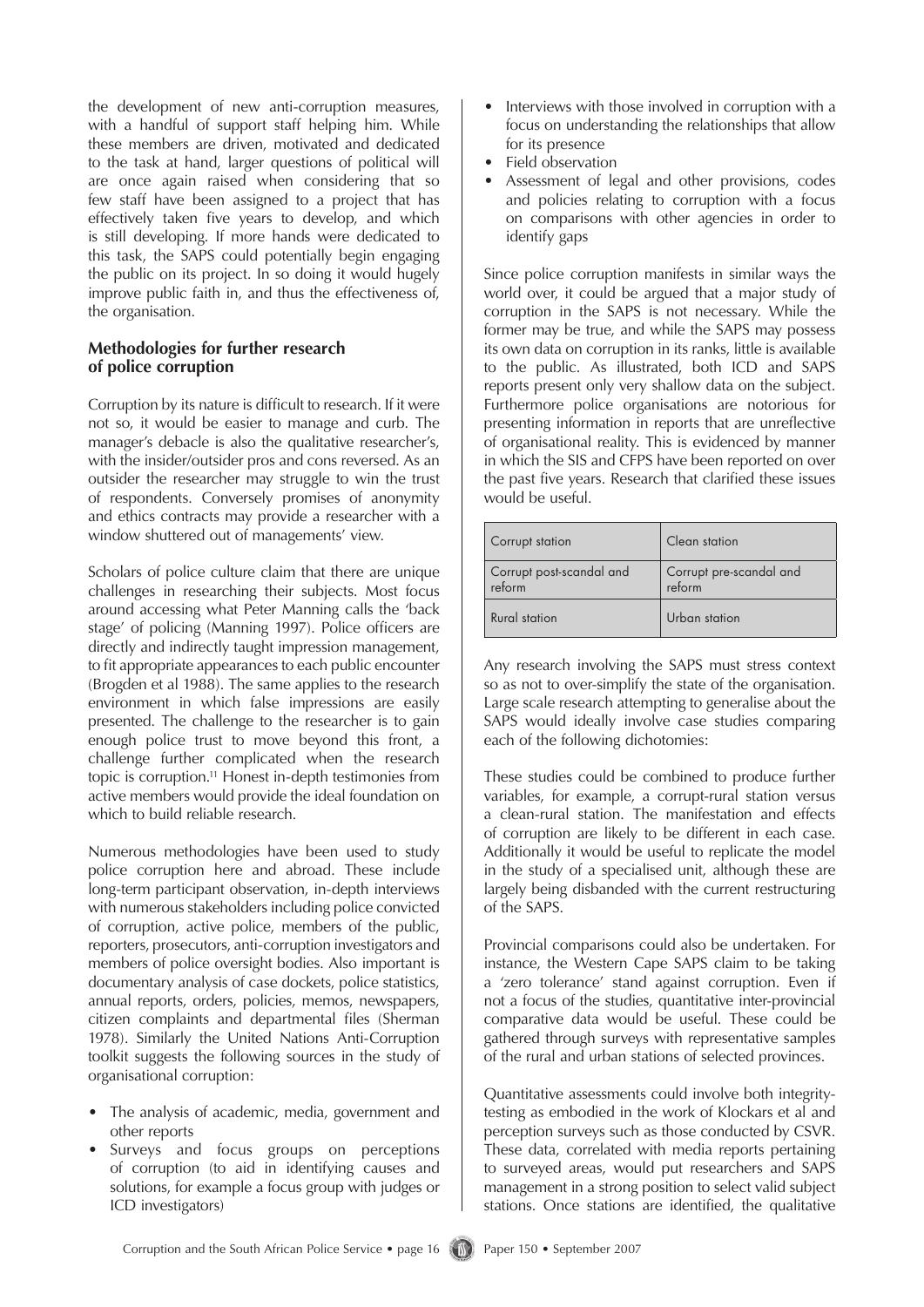measures listed above could be implemented, possibly including spells of participant observation. Key sources of data would include front-line members, management, members of CPFs and any external role players involved in investigations or disciplinary actions carried out at subject stations. Additional sources would be career files, court dockets, prosecutors, judges, and ex-members dismissed on corruption charges.

Measuring the absolute impact of corruption on service delivery is probably impossible. Informed speculation, contextualised at various levels and departments, is however possible. Questions put to members on the effect of corruption on delivery are likely to be among the most valuable. Interviews with members of CPFs and gangs, both incarcerated and free, would also be useful in this regard. Interviewers would need to be cognisant of the fact that members may sometimes view corruption as an accelerator rather than inhibitor to service delivery.

Given that the SAPS is due to begin rolling out its new anti-corruption Plan in 2007, the time is right for civil society to take a supervisory and support role in its implementation. Monitoring of vision and rollout could be achieved through periodic interviews with developers, implementers and targets of the strategy. A large-scale quantitative survey conducted prior to and after rollout may also be useful in measuring the effects of the strategy. While the strategies appear relatively thorough and well-planned in their current form, it is in implementation that the SAPS has previously failed, and implementation that should be monitored.

Another useful study might involve a replication of a Klockers et al's type integrity-testing survey across a number of African states. Findings could be supported by interviews with key actors from policing and oversight bodies in subject countries, along with legislation and oversight structures. Correlated data could then be compared and patterns of success and failure identified.

Any study might consider clarifying the manner in which police corruption is understood at administrative, managerial and street level in relation to the SAPS, the ICD, NPA and within the justice system. A comparison of organisational versus public understanding of corruption could be achieved through replicating the Klockers et al integrity-test with a public sample. This could be compared with a sample of SAPS tests.

## **Conclusion**

This paper attempts to serve as an overview of what is known about corruption in the South African Police Service, and aims to lay a foundation for further research. It points out that while the international literature on the subject of corruption in policing is abundant, relatively little work has been conducted in the South African

context. The majority of domestic research has been produced by a handful of researchers. Though extremely valuable, their work has largely focused on the Gauteng province, and sometimes only on one station. Data gathered have often tended to be quantitative in nature. This leaves the rest of the country largely unexplored. Even less data appear to be available for other countries in the southern African region.

Since disbanding the ACU in 2002, the SAPS has struggled to settle on and implement an anti-corruption strategy. Numerous indicators suggest a lack of political will on the part of the SAPS and government as a whole in taking steps to counter police corruption. With the imminent implementation of a new SAPS corruption fighting plan to be rolled out during 2007, the time seems right for civil society to take an active role in its monitoring and evaluation, both garnering a greater understanding of the topic and in assisting the SAPS in its task of implementation.

#### **Bibliography**

- AfriMap & Open Society Foundation 2005. *South Africa: justice sector and the rule of law*. Johannesburg: Open Society Foundation for South Africa.
- Altbeker, A 2001. *Costly cops? Effective policing and the SAPS budget*. Nedbank ISS Crime Index, 5.
- Altbeker, A 2005. *The dirty work of democracy*. Johannesburg and Cape Town: Jonathan Ball.
- Breytenbach, K 2006. Three policemen in court for corruption and false statements. *Cape Times*, 14 June.
- Brogden, M, Jefferson, T and Walklate, S 1988. *Introducing policework.* London: Unwin Hyman.
- Broughtton, T 2002. Meyer guilty of corruption. *The Mercury,*  22 November.
- Bruce, D, Newham, G and Masuku, T 2007. *In service of the people's democracy: an assessment of the South African Police Service*. Research report written for the Centre for the Study of Violence and Reconciliation in association with the Open Society Foundation for South Africa, May.
- Burton, P, Du Plessis, A, Leggett, T, Louw, A, Mistry, D and Van Vuuren, H 2004. *National victims of crime survey: South Africa 2003.* Monograph 101. Pretoria: Institute for Security Studies.
- Crank, J P 1998. *Understanding police culture.* Cincinnati: Anderson.
- Correspondent 2000. The blue line is wearing thin in the face of stress. *The Star*, 28 April.
- Faull, A 2006. 'Because the country says they have to change': an analysis of a diversity intervention and its effects on a South African Police Service station. Unpublished master's dissertation, Sociology Department, University of Cape Town.
- Fric, P & Walek, C 2001. *Crossing the Thin Blue Line*: *an international annual review of anti-corruption strategies in the police*. Prague: Transparency International.
- Fuphe, D 2004. Public make cops corrupt. *Sowetan*, 18 October.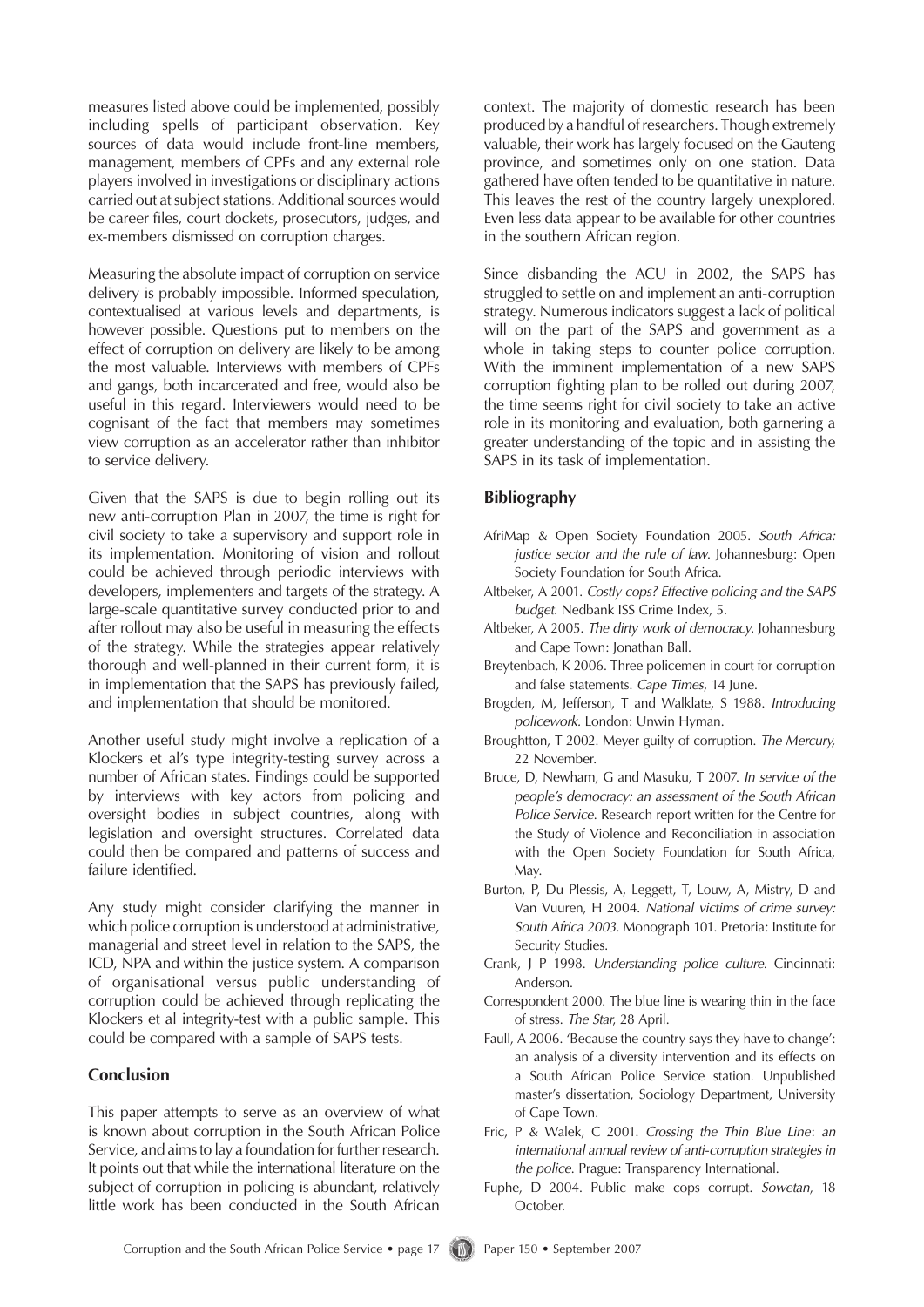- Gifford, G 2002. Blow whistle on bribes, top cop asks public. *The Star*, 4 June.
- Governder, R 2001. Casino cop lived high on the hog. *Sunday Times*, 11 March.
- *Government Gazette* 12 of 2004. Prevention and Combating of Corrupt Activities Act, 2003.
- Grobler, E 2005. A criminological examination of police criminality. Unpublished PhD dissertation, University of South Africa (Unisa), Pretoria.
- Haasbroek, A 2004. Private probe angers police. *The Citizen*, 19 February.
- Hochschild, J 2002. Affirmative Action as Culture War in Goldberg, T & Solomos, J *A Companion to racial and ethnic studies*. Malden, Massachusetts: Blackwell Publishers.
- Independent Complaints Directorate Annual Report, 1998/09.
- Independent Complaints Directorate Annual Report, 1999/2000.
- Independent Complaints Directorate Annual Report, 2000/01.
- Independent Complaints Directorate Annual Report, 2001/02.
- Independent Complaints Directorate Annual Report, 2002/03.
- Independent Complaints Directorate Annual Report, 2003/04.
- Independent Complaints Directorate Annual Report, 2004/05.
- Independent Complaints Directorate Annual Report, 2005/06.
- Klockars, C B, Ivkovic, S K and Haberfeld, M R (eds) 2004. *Contours of police integrity*. Thousand Oaks, Calif: Sage.
- Jurgens, A 2002. Police close corruption probe unit. *Sunday Times*, 20 October.
- Mattes, R, Chikwanha, A B and Sibanyoni, M 2006*. Afrobarometer: summary of Results*. Cape Town: Institute for a Democratic South Africa.
- Manning, P K 1997. *Police work: the social organization of policing*. 2nd ed. Prospect Heights, Ill: Waveland.
- Marks, M 2005. *Transforming robocops: changing police in South Africa*. Durban: Natal University Press.
- Mattes, R 2006. Good news and bad: public perceptions of crime, corruption and government. *SA Crime Quarterly,*  18:9-16. Pretoria: Institute for Security Studies.
- Mattes, R & Graham, P. 2006 *Afrobarometer Briefing Paper* No. 43, June
- Maughan, K 2006. Young prostitutes and their clients forced to pay police bribes. *The Star*, 24 May.
- Molakeng, S 2001. Corrupt cops 'won't get away with it'. *The Star*, 2 March.
- Mtshawe, S J 2000 Corruption in the SAPS. *Servamus Policing Magazine* , December.
- Nare, S 2005. Cops 'stage' heists. *Sowetan*, 28 September.
- Newburn, T 1999. *Understanding and preventing police corruption: lessons from the literature*. Policing and Reducing Crime Unit, Police Research Series.
- Newham, G 2002. Closing unit sends all wrong signals. *Sowetan*, 31 October.
- Newham, G 2001. *Management for the promotion of*

*police integrity at station level*. Unpublished master's thesis, Faculty of Management, University of the Witwatersrand.

- Newham, G 2005. The SAPS Johannesburg Area Police Transformation Survey preliminary results. Centre for the Study of Violence and Reconciliation
- Open Society Foundation for South Africa & Open Society Justice Initiative (unpublished).
- *Strengthening police oversight in South Africa*. Johannesburg: Open Society Foundation for South Africa.
- Perry, F L 2001. Repairing broken windows police corruption. *FBI Law Enforcement Bulletin,* 70(12):23. Public Service Commission 2001. *A review of South Africa's national anti-corruption agencies.* Pretoria: Public Service Commission.
- Randall, E 1998. Getting the cops in line. *The Star*, 25 April.
- Reiner, R 1985. *The politics of the police*. Sussex: Wheatsheaf Books.
- Roebuck, J B and Barker, T 1974. A typology of police corruption. *Social Problems*, 21(3):423-437.
- Rondganger, L and Louw, A 2006. Tow truckers bribe cops. *The Star*, 24 May.
- Safety and Security Portfolio Committee 2001. Corruption within the South African Police; the personnel establishment, equity plan and disciplinary regulations of the South African Police Service. Committee Briefing Minutes, 17 October.
- Sayed, T and Bruce, D 1998. Police corruption: towards a working definition. *African Security Review*, 7(1).Pretoria: Institute for Security Studies.
- Shaw, M 2002. *Crime and policing in post-apartheid South Africa: transforming under fire*. London: Hurst.
- Sherman, L W 1978. *Scandal and reform: controlling police corruption*. Berkley and Los Angeles: University of California Press.
- Sibanda, M 1998. Rape case deals image another blo*w. City Press*, 27 September.
- Skolnick, J Q 1976. The police and the urban ghetto *and* A sketch of the policeman's working personality. In A Niederhoffer and A S Blumberg (eds), *The ambivalent force: perspectives on police.* 2<sup>nd</sup> ed. Hinsdale, Ill: Dryden Press.
- South African Press Association 1998. Former officers face probe. *The Star*, 5 November.
- South African Press Association 2001. Ex-policeman appears over fingerprint fraud. *The Star*, 19 October.
- South African Police Service nd. *Report on the Anti-Corruption Unit - an overview, 1996-1998.* South African Police Service Management Services.
- South African Police Service Annual Report, 2001/02.
- South African Police Service Annual Report, 2002/03.
- South African Police Service Annual Report, 2003/04.
- South African Police Service Annual Report, 2004/05.
- South African Police Service Annual Report, 2005/06.
- South African Police Service 2005. Reorganising of specialized units (detective service) and in particular the anticorruption units of the SAPS. SAPS handout at the 2nd National Anti-Corruption Summit hosted by the National Anti-Corruption Forum, CSIR, 22-23 March.
- South African Press Association 2007. Beware criminals,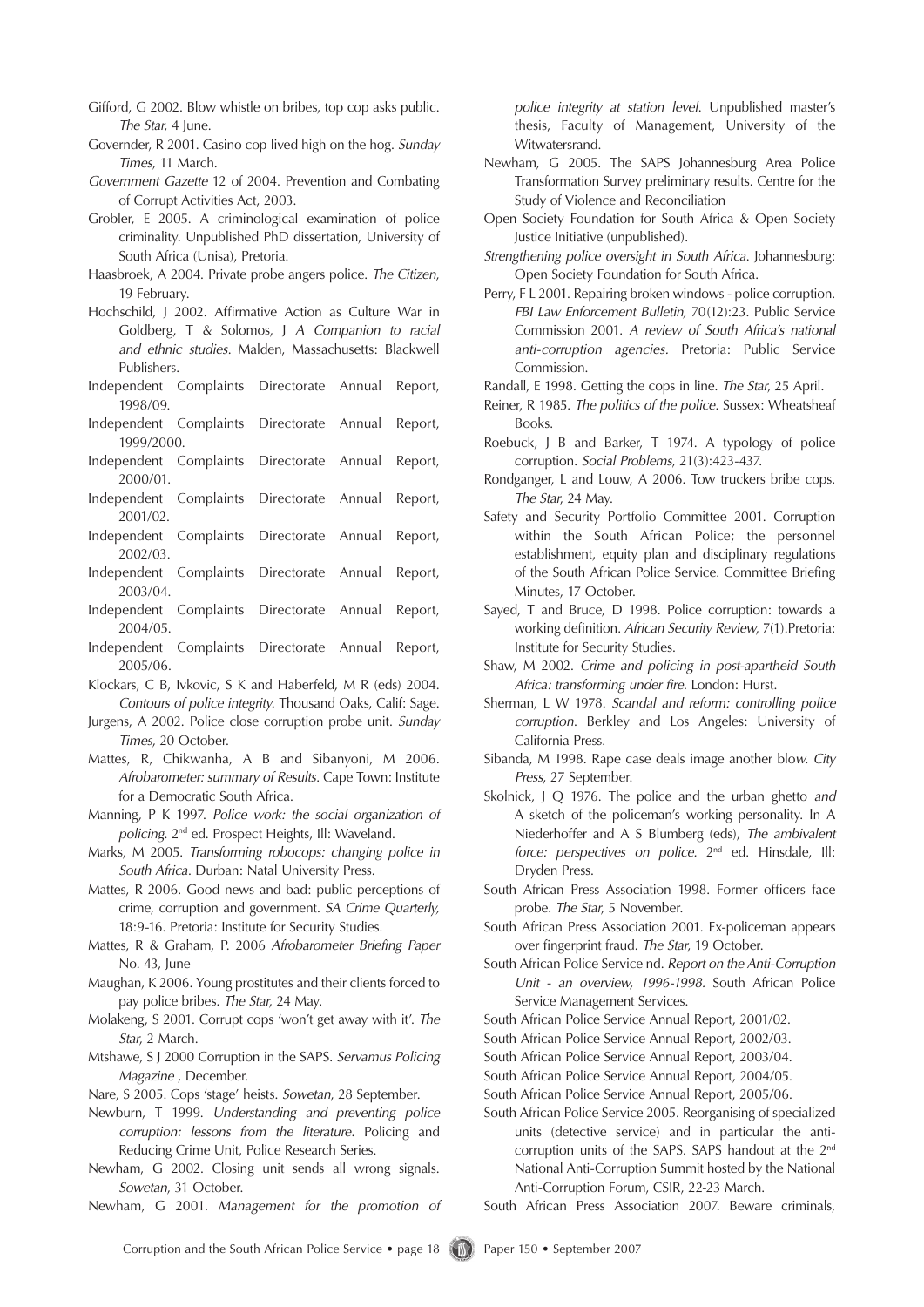South Africa is gatvol! *Independent Online*, 10 April 2007, <http://www.iol.co.za/index.php?set\_id=1&click\_ id=15&art\_id=nw20070310125659601C431027> [accessed 28 April 2007].

- Staff Reporter 2006. I am entitled to a fair trial. *Cape Argus*, 30 October.
- Transparency International 2005. *Report on the Transparency International Corruption Barometer 2005*. Berlin: Policy and Research Department, Transparency International.
- United Nations Office of Drugs and Crime, The Global Programme Against Corruption 2004. United Nations anti-corruption toolkit, 3rd ed.
- Van Vuuren, H 2006. *Apartheid grand corruption: assessing the scale of crimes of profit in South Africa from 1976 to 1994*. Pretoria: Institute for Security Studies.

#### **Interviews**

- Van Vuuren, H. 18<sup>th</sup> November 2002. Interview with Former Anti-Corruption Unit Commander Stef Grobler, Pretoria
- Faull, A. 24<sup>th</sup> October 2007. Telephonic interview with Maitland SAPS Station Commissioner
- Faull, A. 25<sup>th</sup> October 2006. Telephonic interview with SAPS corruption expert and Special Advisor to Gauteng's MEC for Safety and Security, Gareth Newham
- Faull, A. 26<sup>th</sup> October 2006, Telephonic interview with SAPS Strategic Management member, Craig Mitchell
- Faull, A. 8th Mach 2007. Interview with Former Anti-Corruption Unit Commander Stef Grobler, Pretoria
- Faull, A. 10<sup>th</sup> March 2007, interview with Independent Complaints Directorate Anti-Corruption Command manager Tlou Kgomo
- Faull, A. 28th March 2007, Telephonic interview with Joe Amsure of Cape Town City Human Resources
- Faull, A. 4th April 2007, Telephonic interview with Sen. Supt. Craig Mitchell, SAPS National Strategic Management,

#### **Other sources**

- Department of Public Service and Administration, *Annual Cost-of-Living for Employees in the Public Service Since 1993*
- Faull, A. 17th April 2007. Email correspondence with Moses Dlamini, ICD Information Management System
- *Public Service Salary Scales for Nurses: 2002-2005*, supplied by the Democratic Nursing Organisations of South Africa (DENOSA)
- *Revised Teacher Scales effective July 2006*, supplied by the South African Democratic Teachers Union (SADTU)
- South African Police Service salary scales, supplied by the Department of Public Service and Administration (DPSA)

#### **Notes**

- 1 Public Sector Anti-Corruption Conference held in Cape Town, 10-11 November 1998, and the National Anti-Corruption Summit held in Cape Town, 14-15 April 1999.
- 2 Telephonic conversations with seven station

commissioners and fiver junior officers at twelve stations in the Western Cape, Limpopo, KwaZulu-Natal, Gauteng, the Free State and the Eastern Cape.

- 3 See, for example, South African Press Association 2007.
- 4 See, for example, Staff Reporter 2006 in which allegations are made against Western Cape Organised Crime Unit detectives who allegedly tortured, intimidated, abducted and bribed people to make statements under oath.
- 5 Salaries listed are those for constables (1-6), sergeants (6-9) and the first of two salary bands for inspectors (9- 15). Of course members are not automatically promoted based on number of years in service and many are not promoted beyond inspector, or to the rank of inspector within 15 years. A second salary band for inspectors allows for annual salaries up to R166 212. Captains earn between R143 823 and R174 984, superintendents between R181 983 and R221 409, senior superintendents begin at R327 741 with the salaries of more senior managers exceeding R400 000 per year.
- 6 The first figure represents the total number of 'corruptionrelated' suspensions. The figure in brackets represents the portion of those suspensions which are specifically classified as 'corruption'.
- 7 The 2002 report is ambiguous and appears unreliable. It first lists 872 members suspended for 'corruption', 833 without pay. This is immediately contradicted by a graph titled 'Police members suspended' listing only 188 suspended for corruption. The cumulative suspensions including theft, assisting escapes, murder, fraud, AWOL, attempted murder, defeating the ends of justice, armed robbery and corruption listed in the graphs add up to only 657. The result is ambiguity in the use of the term 'corruption' in the original statement and graph. It is stated that for the years 2001 and 2002, 2 370 'corruption-related' cases were investigated resulting in 1 332 criminal prosecutions and 641 internal disciplinary hearings. These cases relate to corruption, defeating the ends of justice, fraud/theft, assisting escapees and bribery/extortion. Notable outcomes of criminal cases present 704 pending, 255 DPP declined to prosecute, 39 not guilty, 100 withdrawn and 252 guilty. Importantly these figures relate to the final two years of ACU activity. Among departmental hearings results the large number of pending cases at 250, 164 not guilty, 143 guilty and 5 suspensions are worth noting. It is not clear how many prosecutions or departmental hearings relate to 'corruption'.
- 8 'Non-cash payments' refer to the use of credit cards, debit cards or cheques for the payment of fines, for example.
- 9 These would be undercover members who administer a form of integrity tests by cajoling members to engage in corrupt behaviour - only to arrest them once they do. If members know that such agents exist, they are less likely to accept such offers because they know they might be being set up.
- 10 Concealment of audit bodies allows for their being able to infiltrate stations without that stations prior knowledge.
- 11 For examples of participatory research with the SAPS, see Altbeker 2005 and Marks 2005.